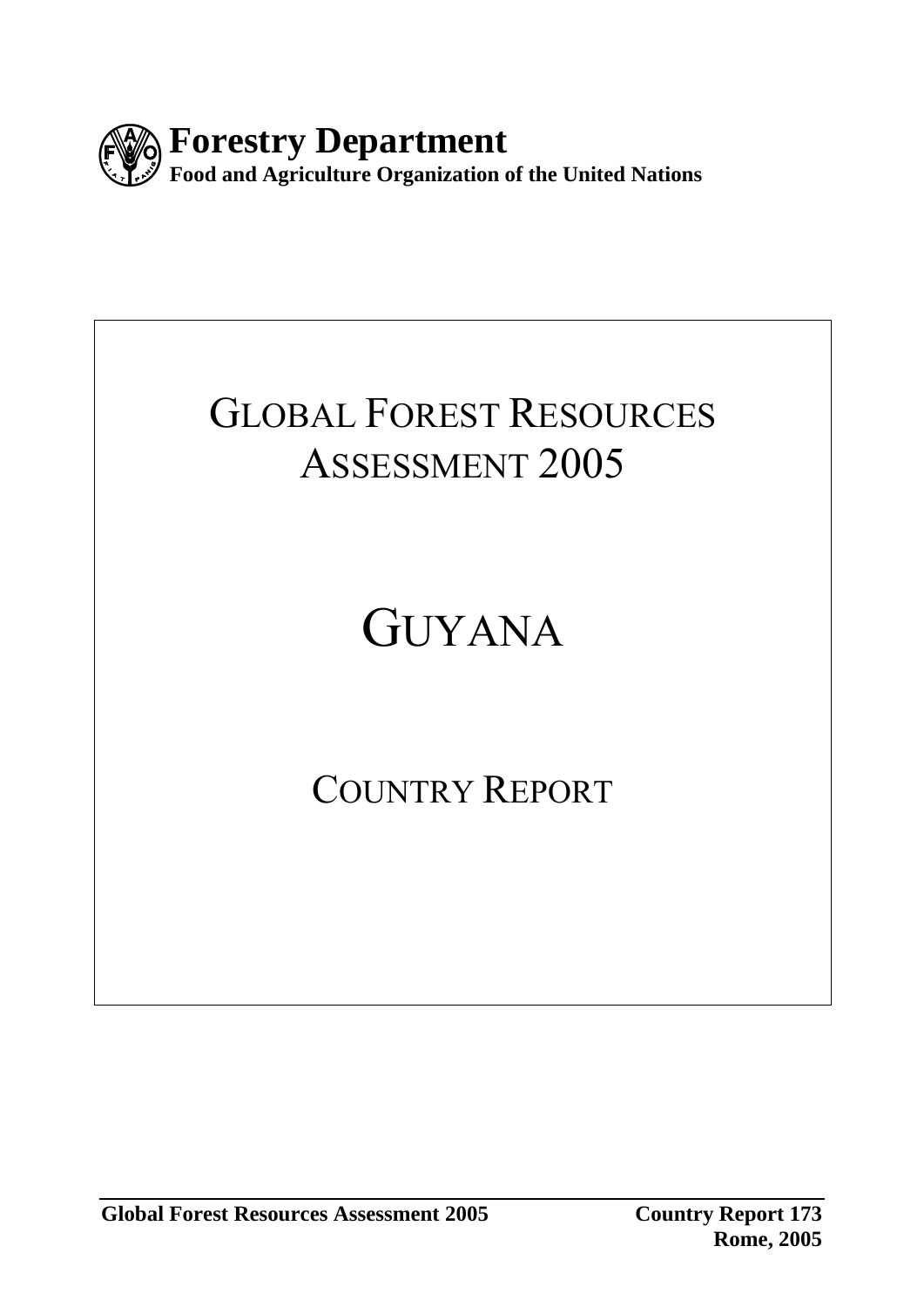

#### **The Forest Resources Assessment Programme**

Sustainably managed forests have multiple environmental and socio-economic functions important at the global, national and local scales, and play a vital part in sustainable development. Reliable and upto-date information on the state of forest resources - not only on area and area change, but also on such variables as growing stock, wood and non-wood products, carbon, protected areas, use of forests for recreation and other services, biological diversity and forests' contribution to national economies - is crucial to support decision-making for policies and programmes in forestry and sustainable development at all levels.

FAO, at the request of its member countries, regularly monitors the world's forests and their management and uses through the Forest Resources Assessment Programme. This country report forms part of the Global Forest Resources Assessment 2005 (FRA 2005), which is the most comprehensive assessment to date. More than 800 people have been involved, including 172 national correspondents and their colleagues, an Advisory Group, international experts, FAO staff, consultants and volunteers. Information has been collated from 229 countries and territories for three points in time: 1990, 2000 and 2005.

The reporting framework for FRA 2005 is based on the thematic elements of sustainable forest management acknowledged in intergovernmental forest-related fora and includes more than 40 variables related to the extent, condition, uses and values of forest resources. More information on the FRA 2005 process and the results - including all the country reports - is available on the FRA 2005 Web site (www.fao.org/forestry/fra2005).

The Global Forest Resources Assessment process is coordinated by the Forestry Department at FAO headquarters in Rome. The contact person for matters related to FRA 2005 is:

Mette Løyche Wilkie Senior Forestry Officer FAO Forestry Department Viale delle Terme di Caracalla Rome 00100, Italy

E-mail: Mette.LoycheWilkie@fao.org

Readers can also use the following e-mail address: fra@fao.org

#### DISCLAIMER

 The designations employed and the presentation of material in this information product do not imply the expression of any opinion whatsoever on the part of the Food and Agriculture Organization of the United Nations concerning the legal status of any country, territory, city or area or of its authorities, or concerning the delimitation of its frontiers or boundaries.

 The Global Forest Resources Assessment 2005 Country Report Series is designed to document and make available the information forming the basis for the FRA 2005 reports. The Country Reports have been compiled by officially nominated country correspondents in collaboration with FAO staff. Prior to finalisation, these reports were subject to validation by forestry authorities in the respective countries.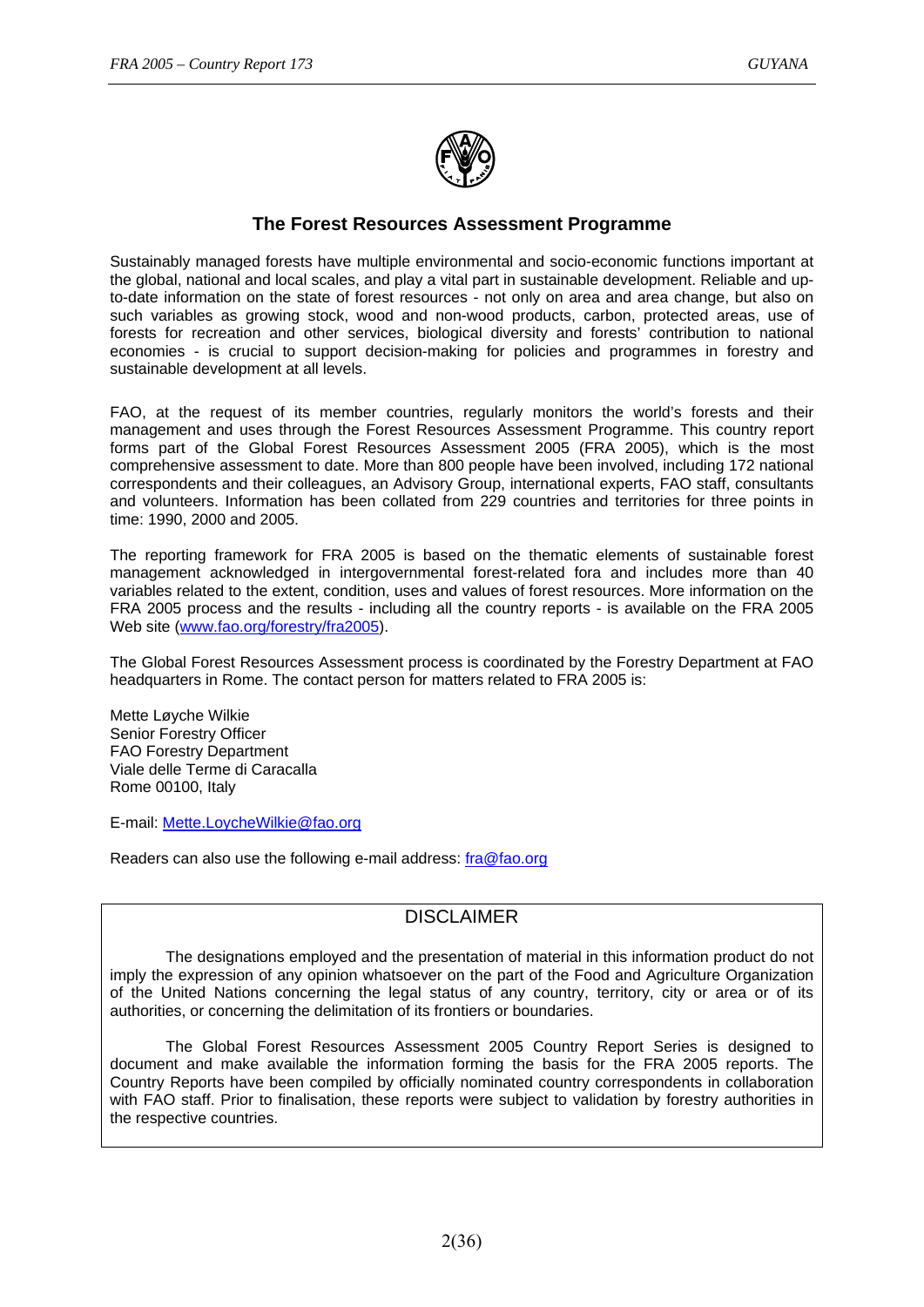#### **Report preparation and contact person**

This report has been prepared by:

**James Singh** Commissioner of Forests Guyana Forestry Commission Ministry of Agriculture (Government of Guyana) forestry.cof@solutions2000.net http://www.forestry.gov.gy/ 592 2 267271/4 592 2 268956 P.O. Box 1029 Georgetown Guyana

Anna Mohase (Ms.) Tel:(592) 226 7271 – 4/ Fax: 592 226 8956 Email: MDO@forestry.gov.gy

## **With the collaboration of**

 Ms. Sumedha Mahadeo botanist@forestry.gov.gy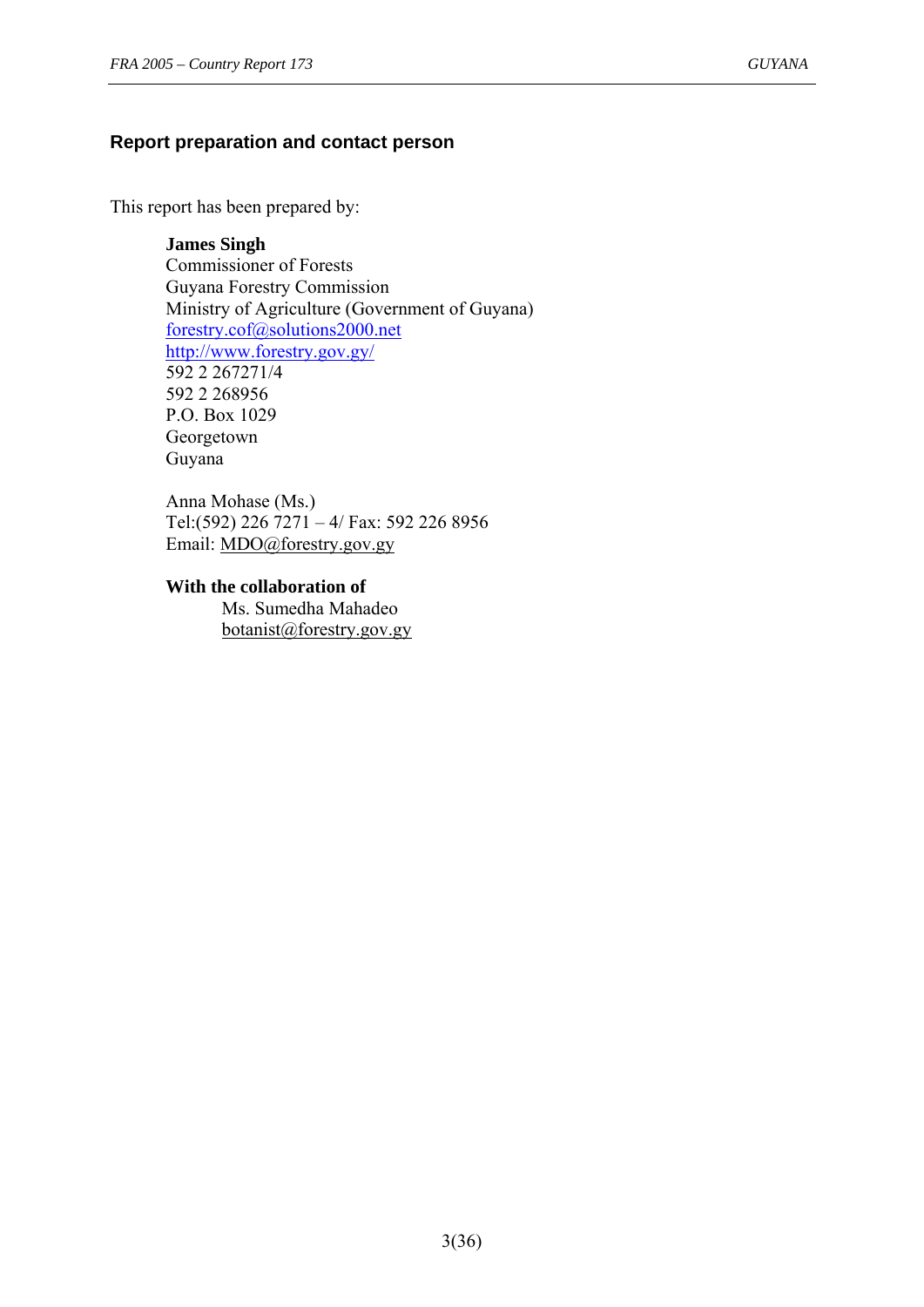## **Contents**

| 1                       |                                                                   |  |
|-------------------------|-------------------------------------------------------------------|--|
|                         | 1.1                                                               |  |
|                         | 1.2                                                               |  |
|                         | 1.3                                                               |  |
|                         | 1.4                                                               |  |
|                         | 1.5                                                               |  |
|                         | 1.6                                                               |  |
| $\overline{2}$          |                                                                   |  |
|                         |                                                                   |  |
|                         | 2.1                                                               |  |
|                         | 2.2<br>2.3                                                        |  |
|                         | 2.4                                                               |  |
|                         | 2.5                                                               |  |
|                         | 2.6                                                               |  |
|                         |                                                                   |  |
| 3                       | TABLE T3 - DESIGNATED FUNCTION OF FOREST AND OTHER WOODED LAND  5 |  |
|                         | 3.1                                                               |  |
|                         | 3.2                                                               |  |
|                         | 3.3                                                               |  |
|                         | 3.4                                                               |  |
|                         | 3.5                                                               |  |
|                         | 3.6                                                               |  |
| $\overline{\mathbf{4}}$ |                                                                   |  |
|                         | 4.1                                                               |  |
|                         | 4.2                                                               |  |
|                         | 4.3                                                               |  |
|                         | 4.4                                                               |  |
|                         | 4.5                                                               |  |
|                         | 4.6                                                               |  |
| 5                       |                                                                   |  |
|                         | 5.1                                                               |  |
|                         | 5.2                                                               |  |
|                         | 5.3                                                               |  |
|                         | 5.4                                                               |  |
|                         | 5.5                                                               |  |
|                         | 5.6                                                               |  |
| 6                       |                                                                   |  |
|                         | 6.1                                                               |  |
|                         | 6.2                                                               |  |
|                         | 6.3                                                               |  |
|                         | 6.4                                                               |  |
|                         | 6.5                                                               |  |
|                         | 6.6                                                               |  |
| 7                       |                                                                   |  |
|                         | 7.1                                                               |  |
|                         | 7.2                                                               |  |
|                         | 7.3                                                               |  |
|                         | 7.4                                                               |  |
|                         | 7.5                                                               |  |
|                         | 7.6                                                               |  |
| 8                       |                                                                   |  |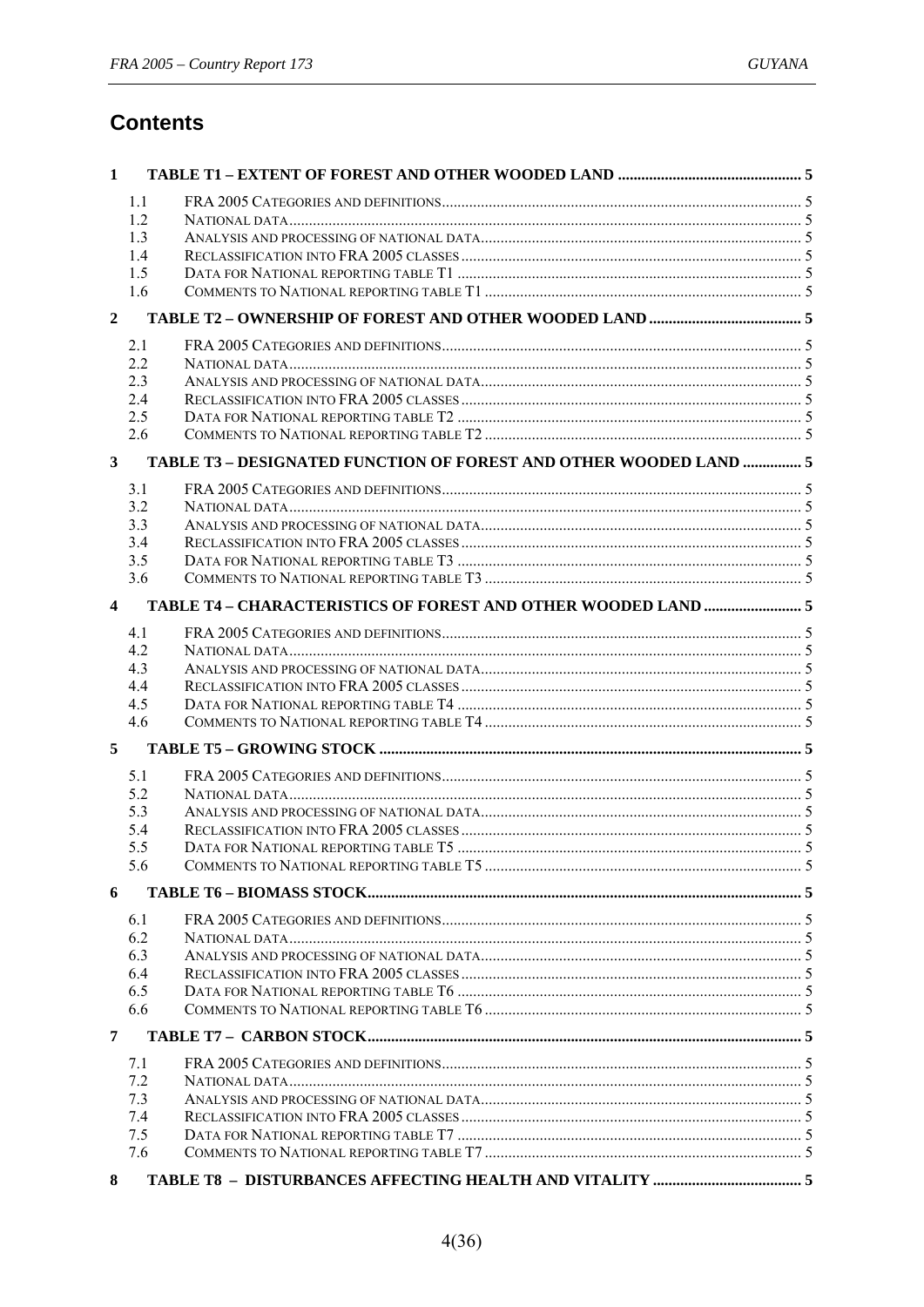| 8.1  |      |  |
|------|------|--|
| 8.2  |      |  |
| 8.3  |      |  |
| 8.4  |      |  |
| 8.5  |      |  |
| 8.6  |      |  |
| 9    |      |  |
| 9.1  |      |  |
| 9.2  |      |  |
| 9.3  |      |  |
| 9.4  |      |  |
| 9.5  |      |  |
| 9.6  |      |  |
| 10   |      |  |
|      |      |  |
|      | 10.1 |  |
|      | 10.2 |  |
|      | 10.3 |  |
|      | 10.4 |  |
|      | 10.5 |  |
|      | 10.6 |  |
| 11   |      |  |
|      | 11.1 |  |
|      | 11.2 |  |
| 11.3 |      |  |
|      | 11.4 |  |
| 11.5 |      |  |
|      | 11.6 |  |
|      |      |  |
| 12   |      |  |
|      |      |  |
|      | 12.1 |  |
|      | 12.2 |  |
|      | 12.3 |  |
|      | 12.4 |  |
|      | 12.5 |  |
|      | 12.6 |  |
|      |      |  |
|      | 13.1 |  |
|      | 13.2 |  |
|      | 133  |  |
|      | 13.4 |  |
| 13.5 |      |  |
|      | 13.6 |  |
| 14   |      |  |
|      | 14.1 |  |
|      | 14.2 |  |
|      | 14.3 |  |
|      | 14.4 |  |
|      | 14.5 |  |
|      | 14.6 |  |
| 15   |      |  |
|      |      |  |
|      | 15.1 |  |
|      | 15.2 |  |
| 15.3 | 15.4 |  |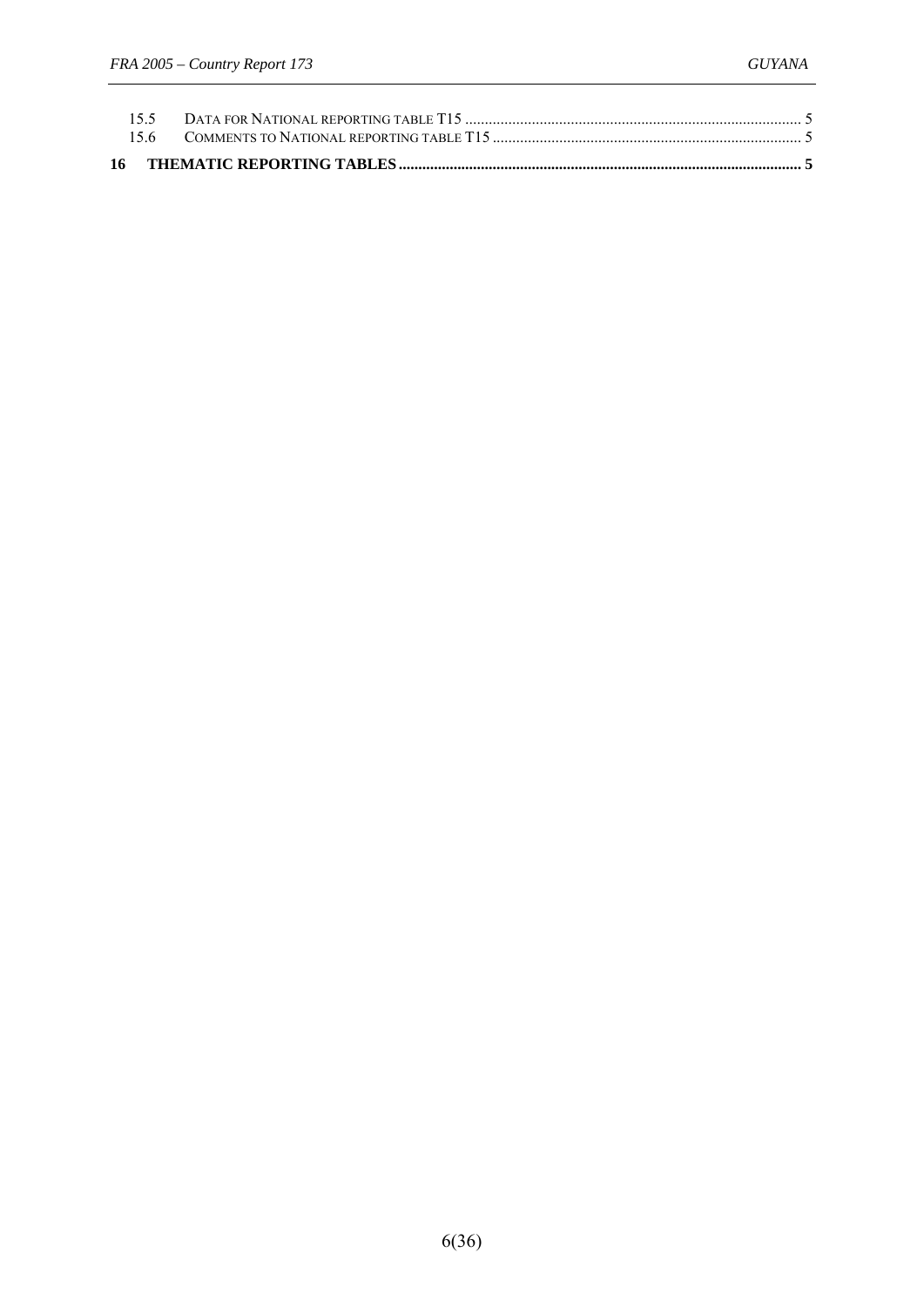## **1 Table T1 – Extent of Forest and Other wooded land**

| Category                                                          | <b>Definition</b>                                                                                                                                                                                                                                                                                                                                              |  |  |
|-------------------------------------------------------------------|----------------------------------------------------------------------------------------------------------------------------------------------------------------------------------------------------------------------------------------------------------------------------------------------------------------------------------------------------------------|--|--|
| Forest                                                            | Land spanning more than 0.5 hectares with trees higher than 5 meters and                                                                                                                                                                                                                                                                                       |  |  |
|                                                                   | a canopy cover of more than 10 percent, or trees able to reach these                                                                                                                                                                                                                                                                                           |  |  |
|                                                                   | thresholds in situ. It does not include land that is predominantly under                                                                                                                                                                                                                                                                                       |  |  |
|                                                                   | agricultural or urban land use.                                                                                                                                                                                                                                                                                                                                |  |  |
| Other wooded land                                                 | Land not classified as "Forest", spanning more than 0.5 hectares; with trees<br>higher than 5 meters and a canopy cover of 5-10 percent, or trees able to<br>reach these thresholds in situ; or with a combined cover of shrubs, bushes<br>and trees above 10 percent. It does not include land that is predominantly<br>under agricultural or urban land use. |  |  |
| Other land                                                        | All land that is not classified as "Forest" or "Other wooded land".                                                                                                                                                                                                                                                                                            |  |  |
| Other land with tree cover<br>(Subordinated to "Other<br>$land$ " | Land classified as "Other land", spanning more than 0.5 hectares with a<br>can opy cover of more than 10 percent of trees able to reach a height of 5<br>meters at maturity.                                                                                                                                                                                   |  |  |
| Inland water bodies                                               | Inland water bodies generally include major rivers, lakes and water                                                                                                                                                                                                                                                                                            |  |  |
|                                                                   | reservoirs.                                                                                                                                                                                                                                                                                                                                                    |  |  |

#### **1.1 FRA 2005 Categories and definitions**

#### **1.2 National data**

#### **1.2.1 Data sources**

| References to sources of information    | <b>Quality</b> | Variable(s)        | Year(s) | <b>Additional</b> |
|-----------------------------------------|----------------|--------------------|---------|-------------------|
|                                         | (H/M/L)        |                    |         | comments          |
| <b>ITTO 2003 – Sustainable Forest</b>   | H              | Executive          | 1999    | Forest area.      |
| <b>Management in Guyana</b>             |                | $summarv -$        |         |                   |
|                                         |                | report of the      |         |                   |
|                                         |                | diagnostic         |         |                   |
|                                         |                | mission            |         |                   |
| Guyana forestry commission.             | H              | <b>Definitions</b> |         |                   |
| Mangrove survey.                        |                |                    |         |                   |
| http://www.forestry.gov.gy/mangrove.htm |                |                    |         |                   |

#### **1.2.2 Classification and definitions**

| <b>National class</b>       | <b>Definition</b>                                                                                                                                                                                                                                                                                                                                                                                                                                    |  |
|-----------------------------|------------------------------------------------------------------------------------------------------------------------------------------------------------------------------------------------------------------------------------------------------------------------------------------------------------------------------------------------------------------------------------------------------------------------------------------------------|--|
| <b>Tropical high forest</b> | Includes mixed forest, montante forest, dry evergreen forest.                                                                                                                                                                                                                                                                                                                                                                                        |  |
| <b>Mixed Forest</b>         | Most common type of forest, found from the North $-$ West to the South $-$<br>East, and have a high abundance of endemic and commercial timber species.                                                                                                                                                                                                                                                                                              |  |
| <b>Montane Forest</b>       | Includes sub-montane, and upper mountain forest. Description is presented<br>below. Submontane forest from 500-1500m and montane forest above 1500m.<br>These areas were obtained by intersecting the vegetation map with altitudes<br>obtained from a digital elevation model of Guyana                                                                                                                                                             |  |
| Dry Evergreen               | This forest type occupies the leached white sand belt. Dry evergreen forest on<br>bleached white sands (albic Arenosols) occurs from the Pakaraima<br>escarpment, through central Guyana and northern Suriname into a small<br>narrow portion of French Guiana. Eperua falcata and E. grandiflora are<br>strongly dominant and may form, alone or together, more than 60% of the<br>canopy individuals. Common other species in the canopy layer are |  |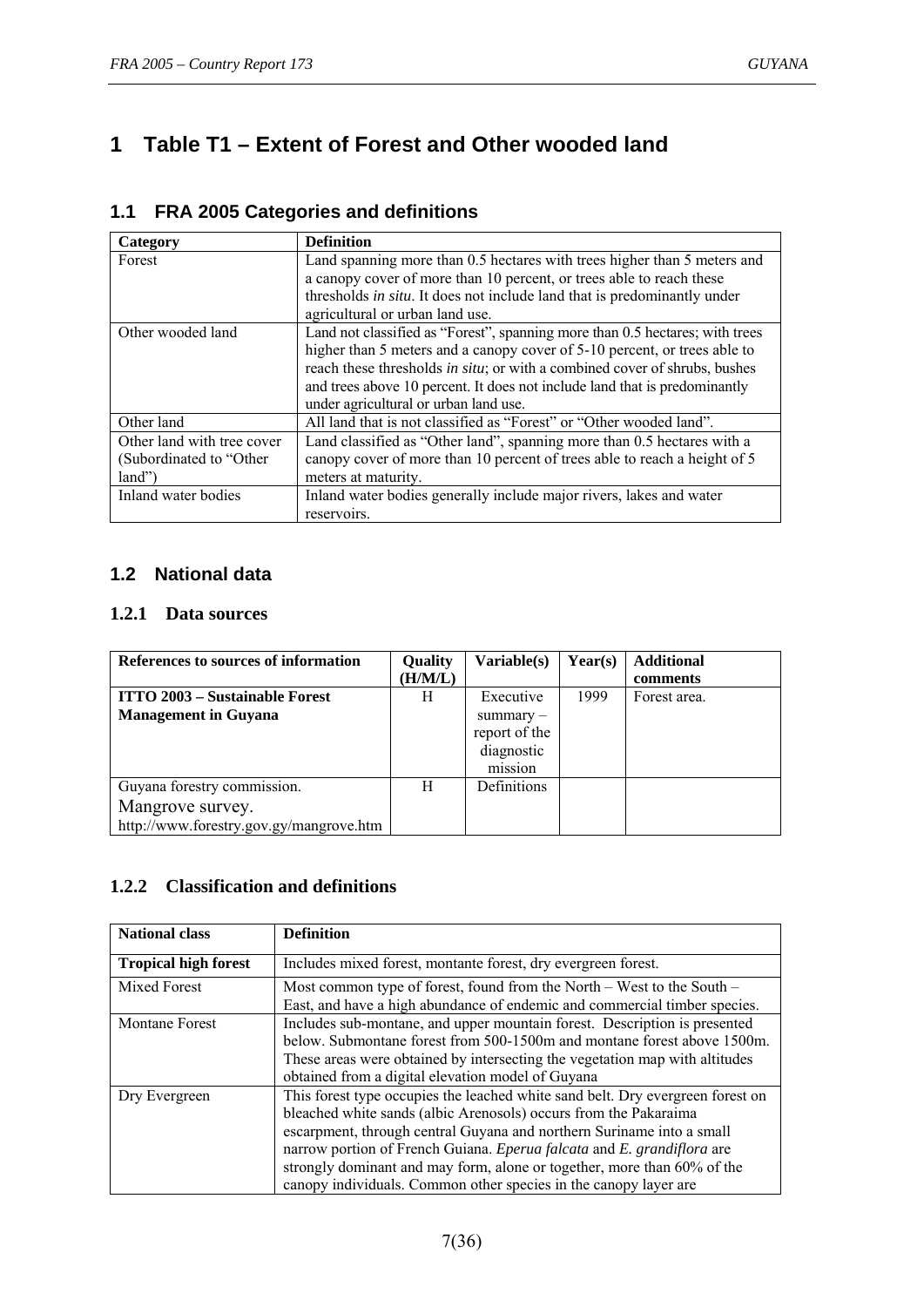|                                  | Catostemma fragrans, C. altsonii, Licania buxifolia, Talisia squarrosa,<br>Ormosia coutinhoi, Eschweilera corrugata, Aspidosperma excelsum,<br>Terminalia amazonia, Chamaecrista adiantifolia, Chamaecrista apocouita,<br>Swartzia spp., Dicymbe altsonii (west Guyana only), D. corymbosa (ibid.),<br>Manilkara bidentata (Pomeroon-Waini waterdivide) and Pouteria.                                                                                                                                                                                                                                                                                                                                                                                                                              |
|----------------------------------|----------------------------------------------------------------------------------------------------------------------------------------------------------------------------------------------------------------------------------------------------------------------------------------------------------------------------------------------------------------------------------------------------------------------------------------------------------------------------------------------------------------------------------------------------------------------------------------------------------------------------------------------------------------------------------------------------------------------------------------------------------------------------------------------------|
| Other Swamps and<br>Marsh Forest | In permanently flooded, flat plains in the present coastal zone a low swamp<br>forest is found. Characteristic species are Symphonia globulifera, Tabebuia<br>insignis/fluviatilis, Pterocarpus officinalis and Euterpe oleracea. Species that<br>can become locally dominant in this forest type in Guyana are Pentaclethra<br>macroloba, Vatairea guianensis, Pterocarpus officinalis and Virola<br>surinamensis. Manicaria saccifera is commonly found as a narrow belt along<br>rivers. More inland the duration of flooding is less pronounced and forest<br>composition is slightly different. Common species here are Symphonia<br>globulifera, Virola surinamensis, Iryanthera spp., Pterocarpus officinalis,<br>Mora excelsa, Pachira aquatica, Manicaria saccifera and Euterpe oleracea. |
| Forest Land                      | No definition available                                                                                                                                                                                                                                                                                                                                                                                                                                                                                                                                                                                                                                                                                                                                                                            |
| Mangrove                         | Mangrove vegetation primarily comprises of trees and shrubs, with a limited<br>number of palms and lianas (Evans, 1998). There are three main mangrove<br>species occurring in Guyana. These are Avicennia germinans, Rhizophora<br>mangle and Laguncularia racemosa (Hussein, 1995).                                                                                                                                                                                                                                                                                                                                                                                                                                                                                                              |
| Savannah                         | Dry on white sand was classified as muri scrub/grassland, dry savannah on<br>other soil as (intermediate) savannah, wet savannah on peat was classified as<br>open coastal swamp, on white sand as wet savannah/muri scrub on white sand,<br>the other as open swamp. In areas where fires are very regular or in flood-<br>prone areas Dakama forest degrades into Muri-scrub, dominated by Humiria<br>balsamifera. Other common species in this scrub are Swartzia bannia, Clusia<br>fockeana, Licania incana, Bombax flaviflorum, Ocotea schomburgkiana,<br>Trattinickia burserifolia, Ternstroemia punctata and Byrsonima crassifolia.                                                                                                                                                         |

#### *Submontane forests of the Pakaraima uplands*

Submontane forests, from 500 – 1500m, are fairly similar in composition to the lowland forests surrounding them, with species from *Dicymbe, Licania, Eschweilera, Mora, Alexa* being common to dominant. On white sands *Dicymbe, Dimorpandra, Eperua* and *Micrandra* are the most characteristic genera. Dry submontane forest is characterised by *Dicymbe jenmanii* (endemic to the Kaieteur region), *Moronobea jenmanii, Humiria balsamifera, Chrysophyllum beardii, Tabebuia* spp., *Anthodiscus obovatus, Saccoglottis, Dimorphandra cuprea* and *Clusia* spp.

#### *Upper montane forests of the Pakaraima highlands*

Upper montane forests (1500-2000m) are only found on the high table mountains, such as Mts. Roraima, Ayanganna and Wokomung. Typical highland genera such as *Bonnetia tepuiensis, Schefflera, Podocarpus, Magnolia* and *Weinmannia* are found here. Low scrubs with Melastomataceae, Rubiaceae, *Ilex* and *Podocarpus steyermarkii* are also expected.

#### **Submontane forests of south Guyana**

#### *Submontane forest of south Guyana*

Submontane forest is found in the Acarai Mts from 600-800 m. The forest is quite similar to the forest in the Kanuku Mts. with *Centrolobium, Cordia, Peltogyne, Vitex, Inga, Protium, Tetragastris, Parkia, Pseudopiptadenia, Spondias* and *Genipa.* Forests on the mountain tops are dominated by Myrtaceae and *Clusia* on Sierra do Acarai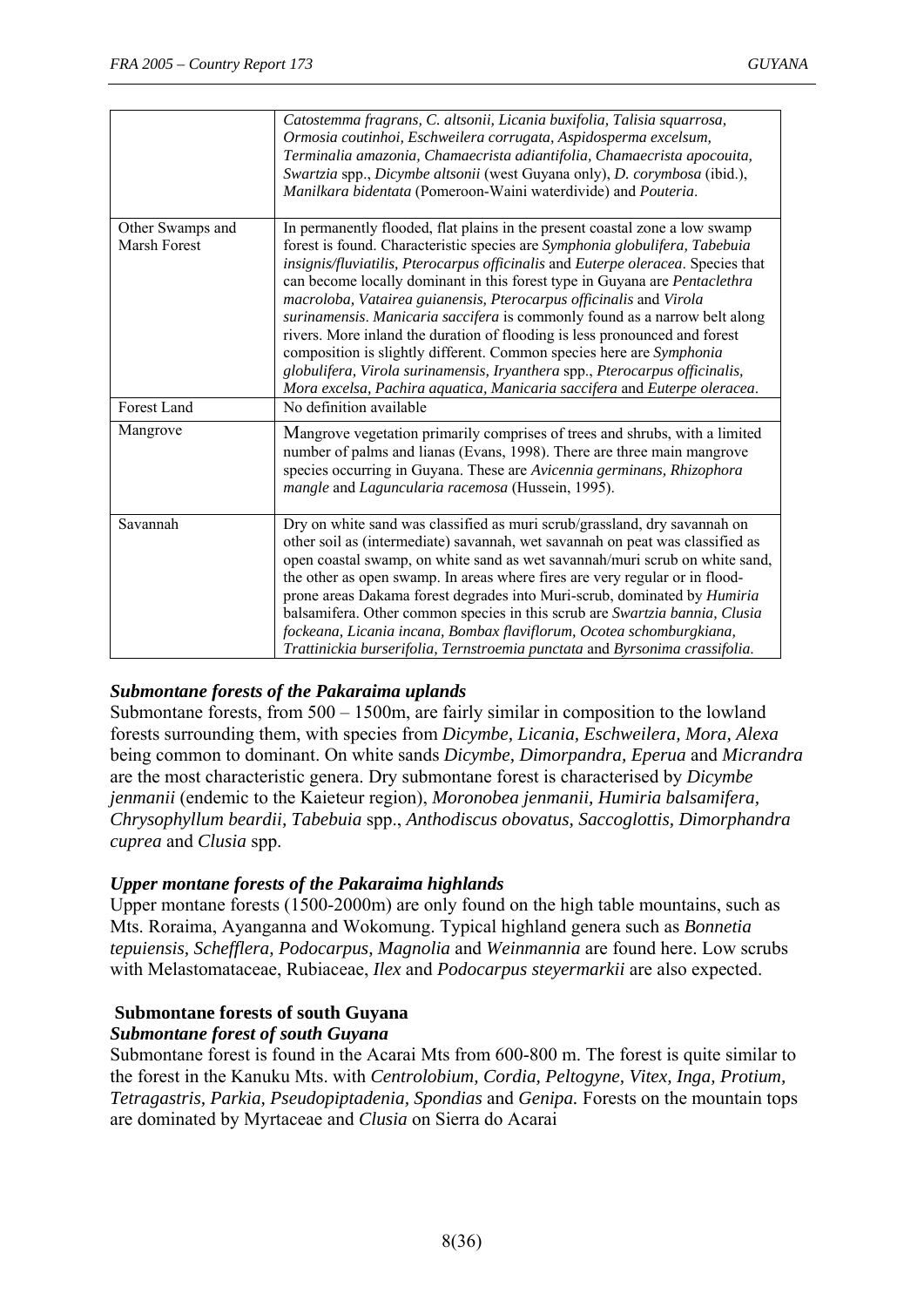#### **1.2.3 Original data**

| Land Use Figures for Guyana, 000 ha |  |
|-------------------------------------|--|
|-------------------------------------|--|

|                                             | 1999          | 1999     | <b>FRA Class</b> |
|---------------------------------------------|---------------|----------|------------------|
|                                             |               | 1000 ha  |                  |
| <b>Land Use</b>                             | Area by sub - | Category |                  |
|                                             | category      | total    |                  |
| Cultivated, settlement and deforested areas |               | 1,002    | other land       |
| <b>Tropical High Forest</b>                 | 16,835        | 16,835   | forest           |
|                                             |               |          |                  |
| Mangrove Forest                             | 81            | 81       | forest           |
|                                             |               |          |                  |
| Savanna and Scrub                           | 3,580         | 3,580    | other wooded     |
|                                             |               |          | land             |
| Total forest cover of which                 |               | 20,496   |                  |
| <b>State Forest</b>                         | 13,580        |          |                  |
| Other forest land                           | 6,916         |          |                  |
|                                             |               |          |                  |
| <b>Total land Area</b>                      |               | 21,497   |                  |

#### **1.3 Analysis and processing of national data**

#### **1.3.1 Calibration**

Calibration was done to inland water category, which was reduced from forest area.

#### **1.3.2 Estimation and forecasting**

 There is not evidence of significance forest are change for the years 2000 to 2005. Therefore the estimate for the year 1999 is considered constant. There is not enough information to report on the year 1990.

#### **1.4 Reclassification into FRA 2005 classes**

| <b>National classes</b>               | <b>FRA</b> classes   |
|---------------------------------------|----------------------|
| Cultivated, settlement and deforested | other land           |
| areas                                 |                      |
| <b>Tropical High Forest</b>           | forest               |
| Mangrove Forest                       | forest               |
| Savanna and Scrub                     | other wooded<br>lano |

#### **1.5 Data for National reporting table T1**

| FRA 2005 Categories                    | Area (1000 hectares) |        |        |  |
|----------------------------------------|----------------------|--------|--------|--|
|                                        | 1990                 | 2000   | 2005   |  |
| Forest                                 | Ю                    | 15,104 | 15,104 |  |
| Other wooded land                      |                      | 3,580  | 3,580  |  |
| Other land                             | ID                   | 1,002  | 1,002  |  |
| of which with tree cover $\frac{1}{1}$ | ID)                  | נ וו   |        |  |
| Inland water bodies <sup>2</sup>       |                      | 812    |        |  |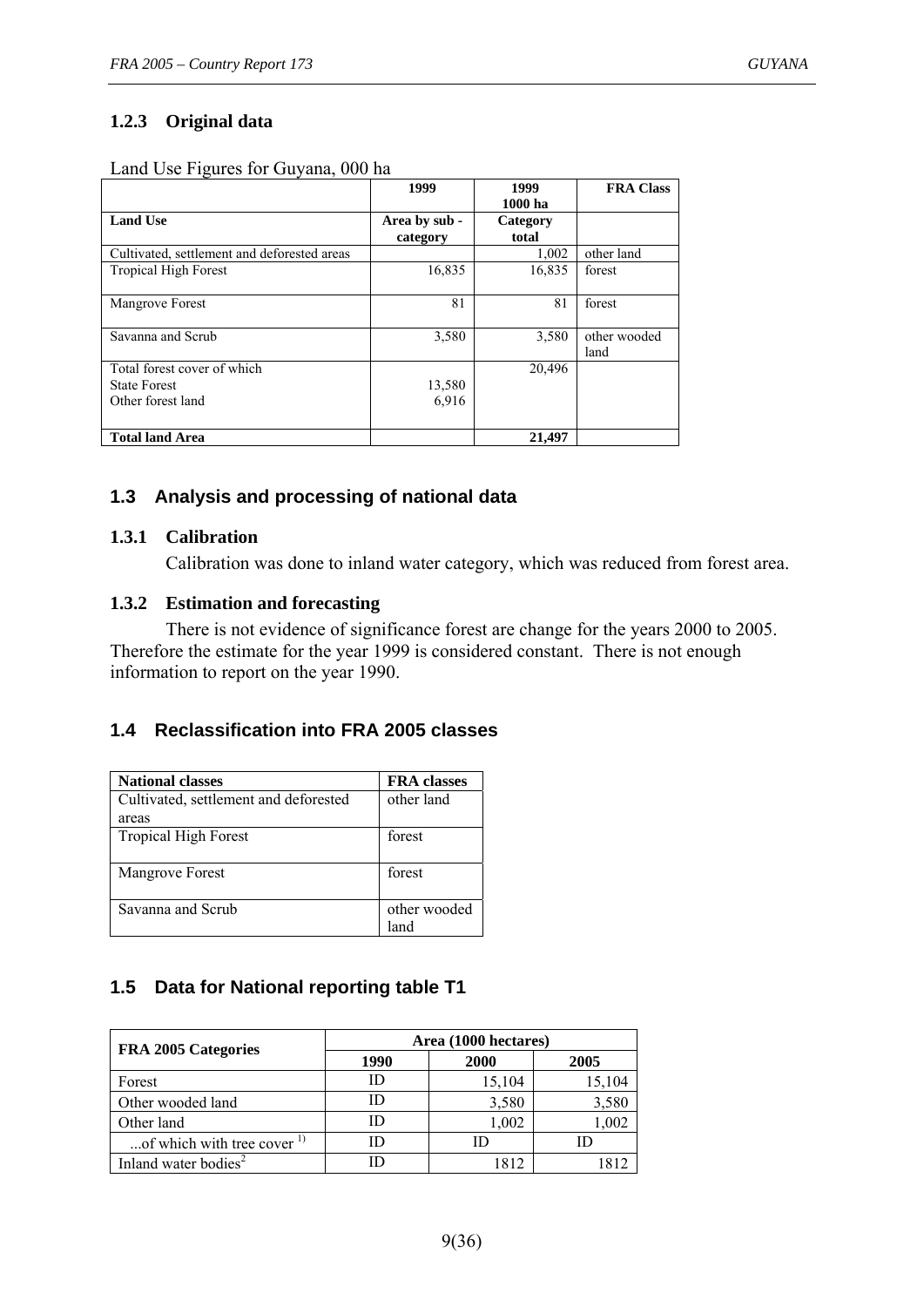| <b>TOTAL</b> | 21497 | 21497 |
|--------------|-------|-------|
|              |       |       |

### **1.6 Comments to National reporting table T1**

 In the source data provided it should be noted that there is no distinction made with respect to inland water bodies. This figure was included in total forested area and was adjusted using the FAOSTATS.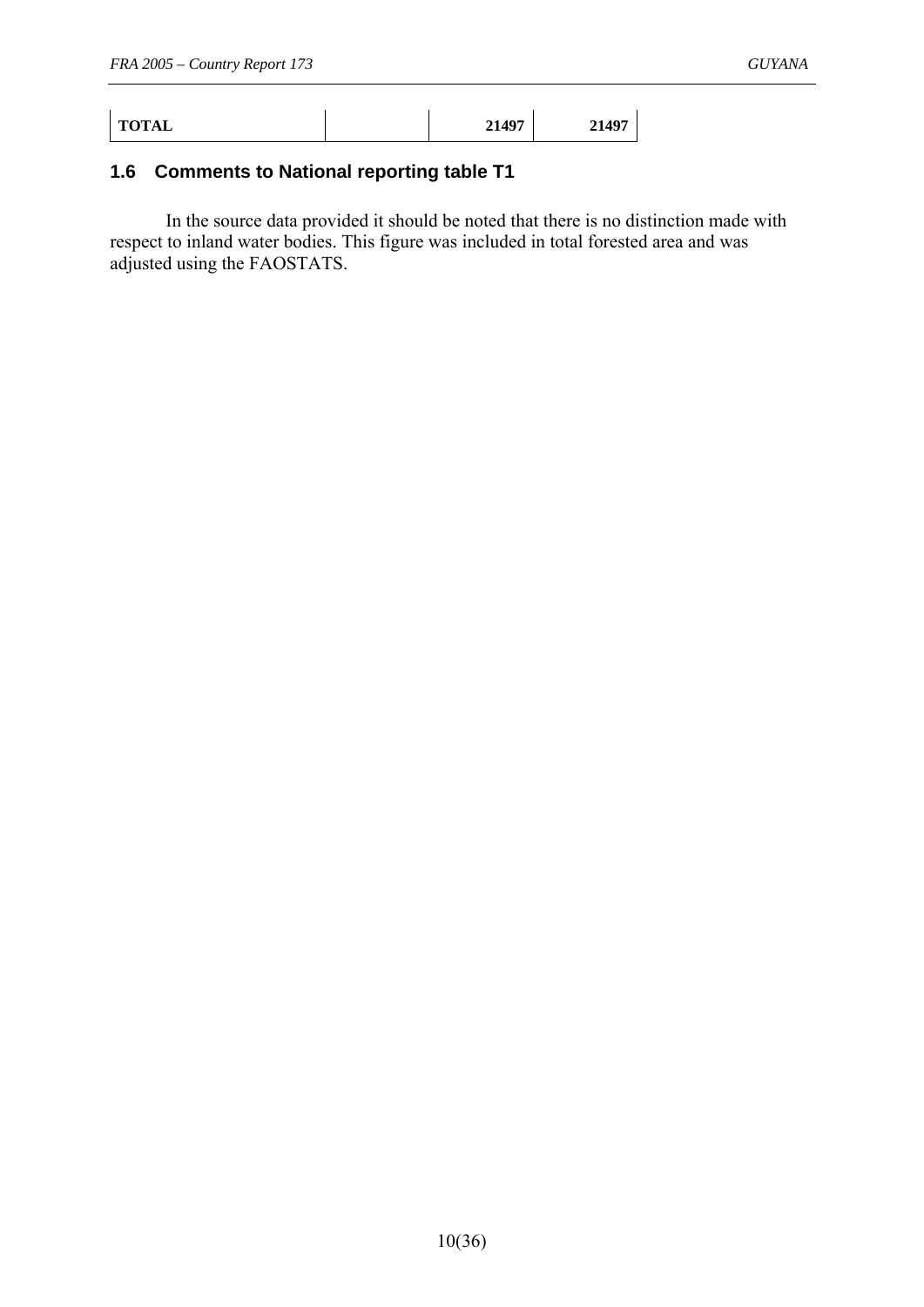## **2 Table T2 – Ownership of Forest and Other wooded land**

#### **2.1 FRA 2005 Categories and definitions**

| Category          | <b>Definition</b>                                                         |  |  |  |
|-------------------|---------------------------------------------------------------------------|--|--|--|
| Private ownership | Land owned by individuals, families, private co-operatives, corporations, |  |  |  |
|                   | industries, religious and educational institutions, pension or investment |  |  |  |
|                   | funds, and other private institutions.                                    |  |  |  |
| Public ownership  | Land owned by the State (national, state and regional governments) or     |  |  |  |
|                   | government-owned institutions or corporations or other public bodies      |  |  |  |
|                   | including cities, municipalities, villages and communes.                  |  |  |  |
| Other ownership   | Land that is not classified either as "Public ownership" or as "Private"  |  |  |  |
|                   | ownership".                                                               |  |  |  |

#### **2.2 National data**

#### **2.2.1 Data sources**

| References to sources of  | Quality | Variable(s)   | Year(s) | <b>Additional comments</b> |
|---------------------------|---------|---------------|---------|----------------------------|
| information               | (H/M/L) |               |         |                            |
| Mr. Krishna Dhanraj and   | M       |               |         | Expert opinion             |
| Mr. Darren Kowlessar      |         |               |         |                            |
| Land and Surveys          | М       | Map           | Current |                            |
|                           |         |               | year    |                            |
| ITTO – Sustainable Forest | H       | Executive     | 2003    |                            |
| Management in Guyana      |         | $summary -$   |         |                            |
|                           |         | report of the |         |                            |
|                           |         | diagnostic    |         |                            |
|                           |         | mission       |         |                            |

#### **2.2.2 Classification and definitions**

| <b>National class</b> | <b>Definition</b>                                                          |
|-----------------------|----------------------------------------------------------------------------|
| Private Ownership     | Includes titled and untitled Amerindian lands                              |
| State land            | Refers to land under the control of Lands And Surveys for agricultural and |
|                       | housing purposes.                                                          |
| Other Forested Land   | In this case refers to land that has not been given a specific function.   |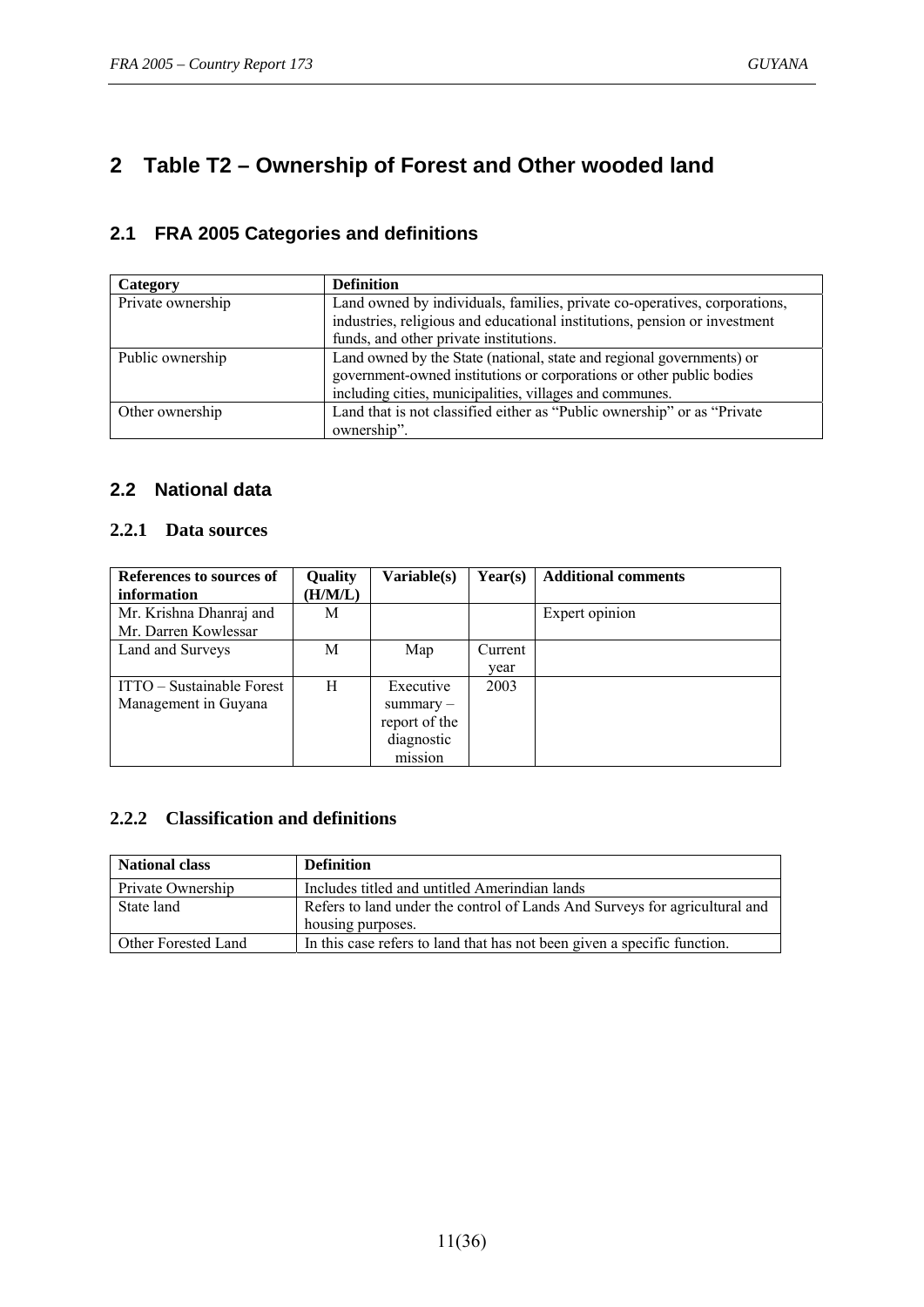#### **2.2.3 Original data**

|                                             | 1999          | $1000$ ha | <b>FRA Class</b> |
|---------------------------------------------|---------------|-----------|------------------|
| <b>Land Use</b>                             | Area by sub - | Category  |                  |
|                                             | category      | total     |                  |
| Cultivated, settlement and deforested areas |               | 1,002     | other land       |
| <b>Tropical High Forest</b>                 | 16,835        | 16,835    | forest           |
| Mangrove Forest                             | 81            | 81        | forest           |
| Savanna and Scrub                           | 3,580         | 3,580     | other wooded     |
|                                             |               |           | land             |
| Total forest cover of which State Forest    | 13,5806,916   | 20,496    |                  |
| Other forest land                           |               |           |                  |
| <b>Total land Area</b>                      |               | 21,497    |                  |

#### **2.3 Analysis and processing of national data**

#### **2.3.1 Calibration**

#### **2.3.2 Estimation and forecasting**

Using the original data, percentages of state forest was calculated.

|           | 2000        |
|-----------|-------------|
| % Unknown | 0.337431694 |
| % Public  | 0.662568306 |

 Applying this percentages to the total areas of forest and other wooded land reported in table number one gives the following results:

|         | Forest<br>1999 | Other wooded<br>land 1999 |  |
|---------|----------------|---------------------------|--|
| Unknown | 5097           | 1208                      |  |
| Public  | 10007          | 2372                      |  |

#### **2.4 Reclassification into FRA 2005 classes**

#### **2.5 Data for National reporting table T2**

|                     |      | Area (1000 hectares) |                          |       |
|---------------------|------|----------------------|--------------------------|-------|
| FRA 2005 Categories |      | <b>Forest</b>        | <b>Other wooded land</b> |       |
|                     | 1990 | 2000                 | 1990                     | 2000  |
| Private ownership   | ID   | ID                   | ID                       | ID    |
| Public ownership    | ID   | 10,007               | ID                       | 2,372 |
| Other ownership     | ID   | 5,097                | ID                       | 1,208 |
| <b>TOTAL</b>        | ID   | 15,104               | m                        | 3,580 |

#### **2.6 Comments to National reporting table T2**

 There is no information to estimate private forest, therefore the difference is assumed unknown.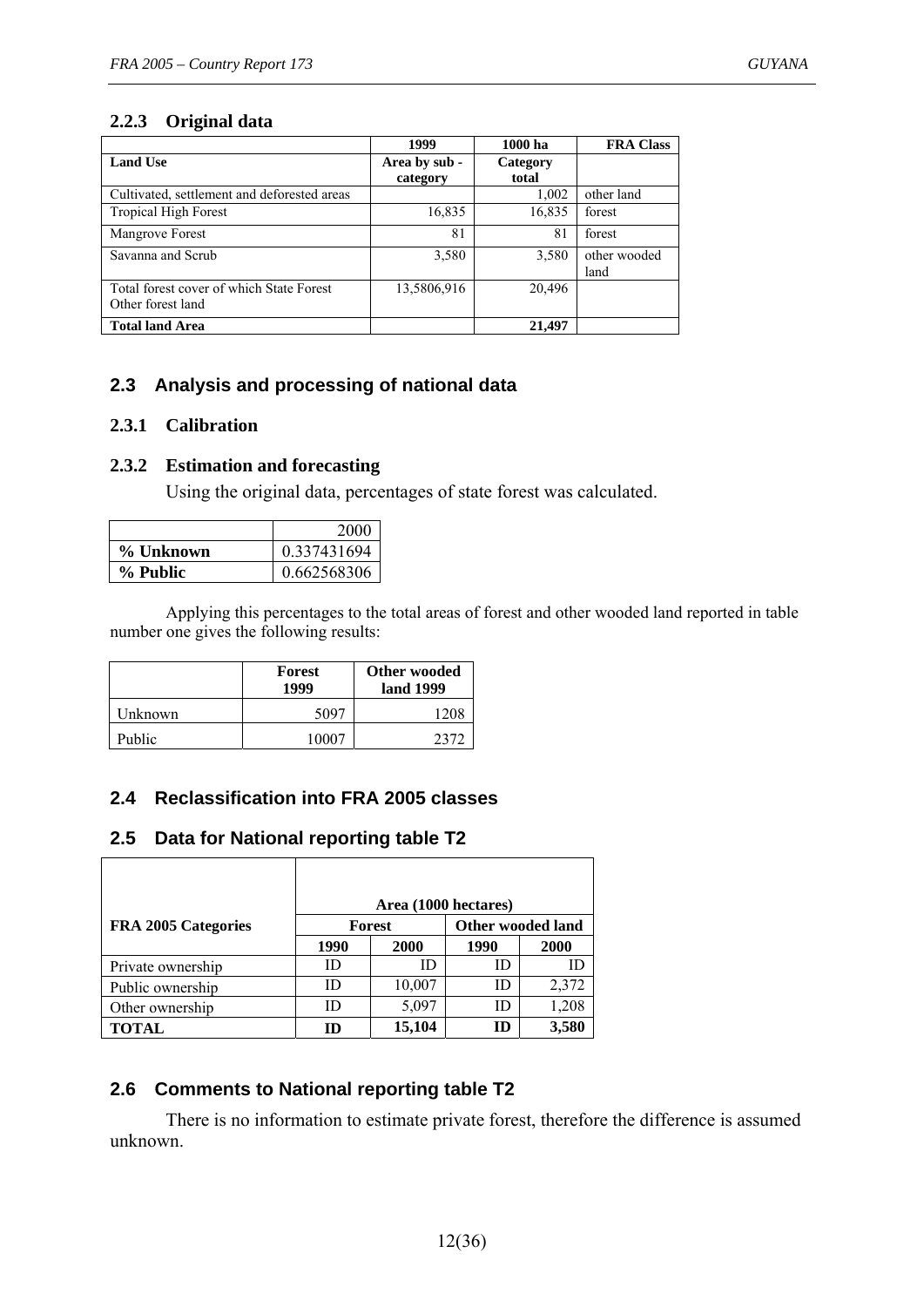## **3 Table T3 – Designated function of Forest and Other wooded land**

#### **3.1 FRA 2005 Categories and definitions**

| <i>Lypes of designation</i> |                                                                                                                                                                                                            |
|-----------------------------|------------------------------------------------------------------------------------------------------------------------------------------------------------------------------------------------------------|
| <b>Category</b>             | <b>Definition</b>                                                                                                                                                                                          |
| Primary function            | A designated function is considered to be primary when it is significantly<br>more important than other functions. This includes areas that are legally or<br>voluntarily set aside for specific purposes. |
| Total area with function    | Total area where a specific function has been designated, regardless whether<br>it is primary or not.                                                                                                      |

#### *Types of designation*

#### *Designation categories*

| <b>Category / Designated function</b> | <b>Definition</b>                                                           |
|---------------------------------------|-----------------------------------------------------------------------------|
| Production                            | Forest / Other wooded land designated for production and extraction of      |
|                                       | forest goods, including both wood and non-wood forest products.             |
| Protection of soil and water          | Forest / Other wooded land designated for protection of soil and water.     |
| Conservation of biodiversity          | Forest / Other wooded land designated for conservation of biological        |
|                                       | diversity.                                                                  |
| Social services                       | Forest / Other wooded land designated for the provision of social services. |
| Multiple purpose                      | Forest / Other wooded land designated to any combination of: production     |
|                                       | of goods, protection of soil and water, conservation of biodiversity and    |
|                                       | provision of social services and where none of these alone can be           |
|                                       | considered as being significantly more important than the others.           |
| No or unknown function                | Forest / Other wooded land for which a specific function has not been       |
|                                       | designated or where designated function is unknown.                         |

#### **3.2 National data**

#### **3.2.1 Data sources**

| References to sources of<br>information | <b>Ouality</b><br>(H/M/L) | Variable(s)        | Year(s) | <b>Additional comments</b> |
|-----------------------------------------|---------------------------|--------------------|---------|----------------------------|
| <b>ITTO</b> – Sustainable               | Н                         | Executive          | 2003    |                            |
| <b>Forest Management in</b>             |                           | $summarv - report$ |         |                            |
| Guvana                                  |                           | of the diagnostic  |         |                            |
|                                         |                           | mission            |         |                            |

#### **3.2.2 Classification and definitions**

No definition were provided by the country.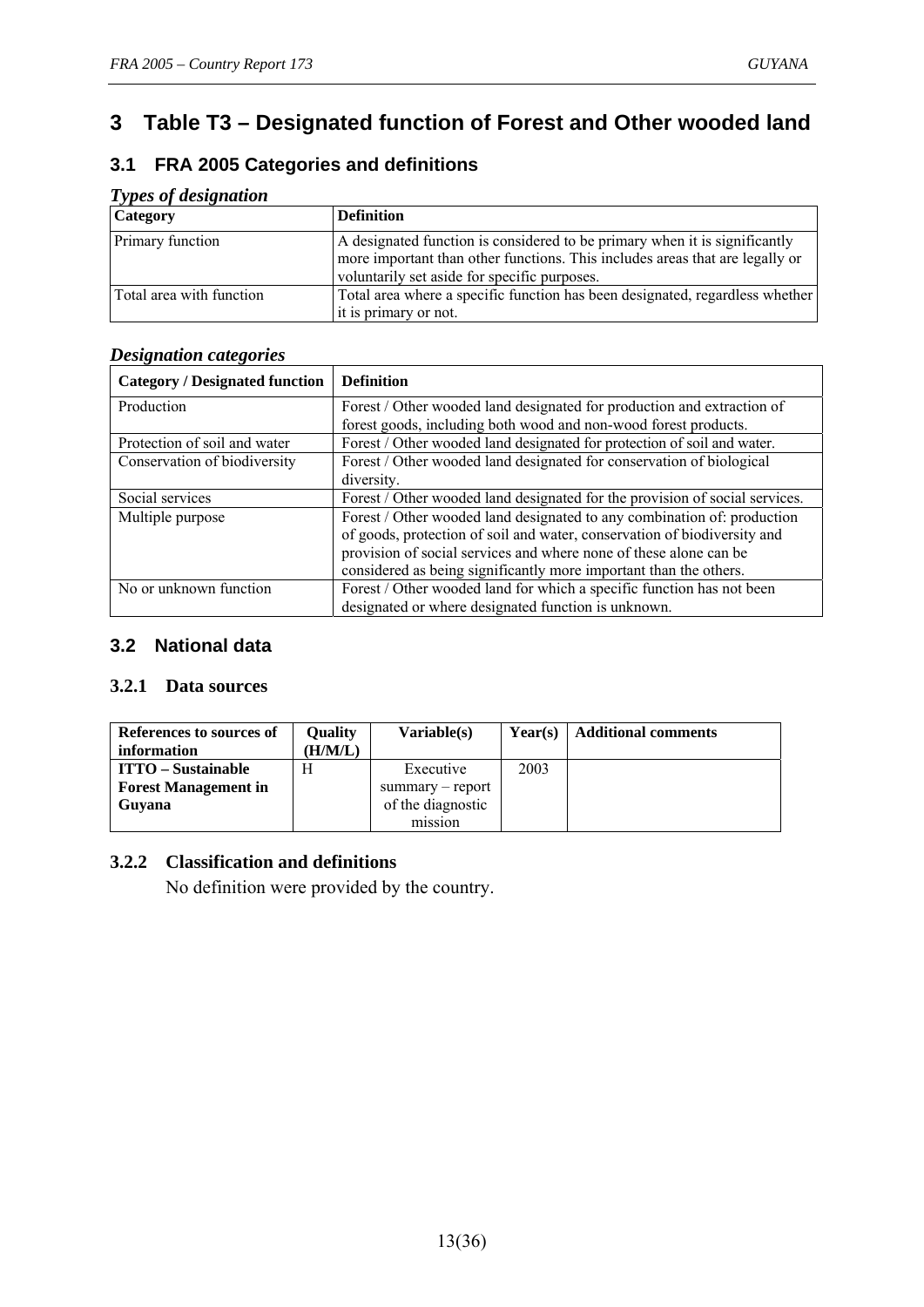#### **3.2.3 Original data**

| <b>State forest</b>     |             |                |                        |                   |                                           |  |  |
|-------------------------|-------------|----------------|------------------------|-------------------|-------------------------------------------|--|--|
|                         | Area<br>000 | <b>Number</b>  | <b>Average</b><br>size | % State<br>forest | $\frac{0}{0}$<br>commercial<br>allocation |  |  |
| <b>Commercial uses</b>  |             |                |                        |                   |                                           |  |  |
| State permissions       | 1325        | 352            | 3.8                    | 9.8               | 22.9                                      |  |  |
| Wood cutting lease      | 500         | 8              | 62.5                   | 3.7               | 8.6                                       |  |  |
| Timber sales            | 3731        | 20             | 186.6                  | 27.5              | 64.5                                      |  |  |
| agreements              |             |                |                        |                   |                                           |  |  |
| Total production        | 5556        |                |                        | 40.7              | 96                                        |  |  |
| Exploratory permit      | 233         | $\overline{2}$ | 116.4                  | 1.7               | 4                                         |  |  |
| <b>Total commercial</b> | 5789        |                |                        | 42.6              |                                           |  |  |
| <b>Research</b>         |             |                |                        |                   |                                           |  |  |
| Iwokrama                | 360         |                |                        | 2.7               |                                           |  |  |
| Moraballi               | 29          |                |                        | 0.2               |                                           |  |  |
| Other sites             | 3           |                |                        | $\theta$          |                                           |  |  |
| <b>Total research</b>   | 392         |                |                        | 2.9               |                                           |  |  |
| <b>Unallocated</b>      | 7399        |                |                        | 54.5              |                                           |  |  |

#### **3.3 Analysis and processing of national data**

#### **3.3.1 Calibration**

#### **3.3.2 Estimation and forecasting**

 The forest area in 2000 and 2005 is the same so the figures above were used directly for 1990, 2000 and 2005. According to UNEP, 1% of the total forest area of Guyana is protected.

#### **3.4 Reclassification into FRA 2005 classes**

| <b>State forest</b> | Fra clases        |
|---------------------|-------------------|
| Production          | Production forest |
| Research            | Social service    |

It is assumed that the production and research area listed in table 3.2.3 are all forest and none of them include savannah and scrub. The remaining forest area (including the private forest), and other wooded land are re-classified as unknown function.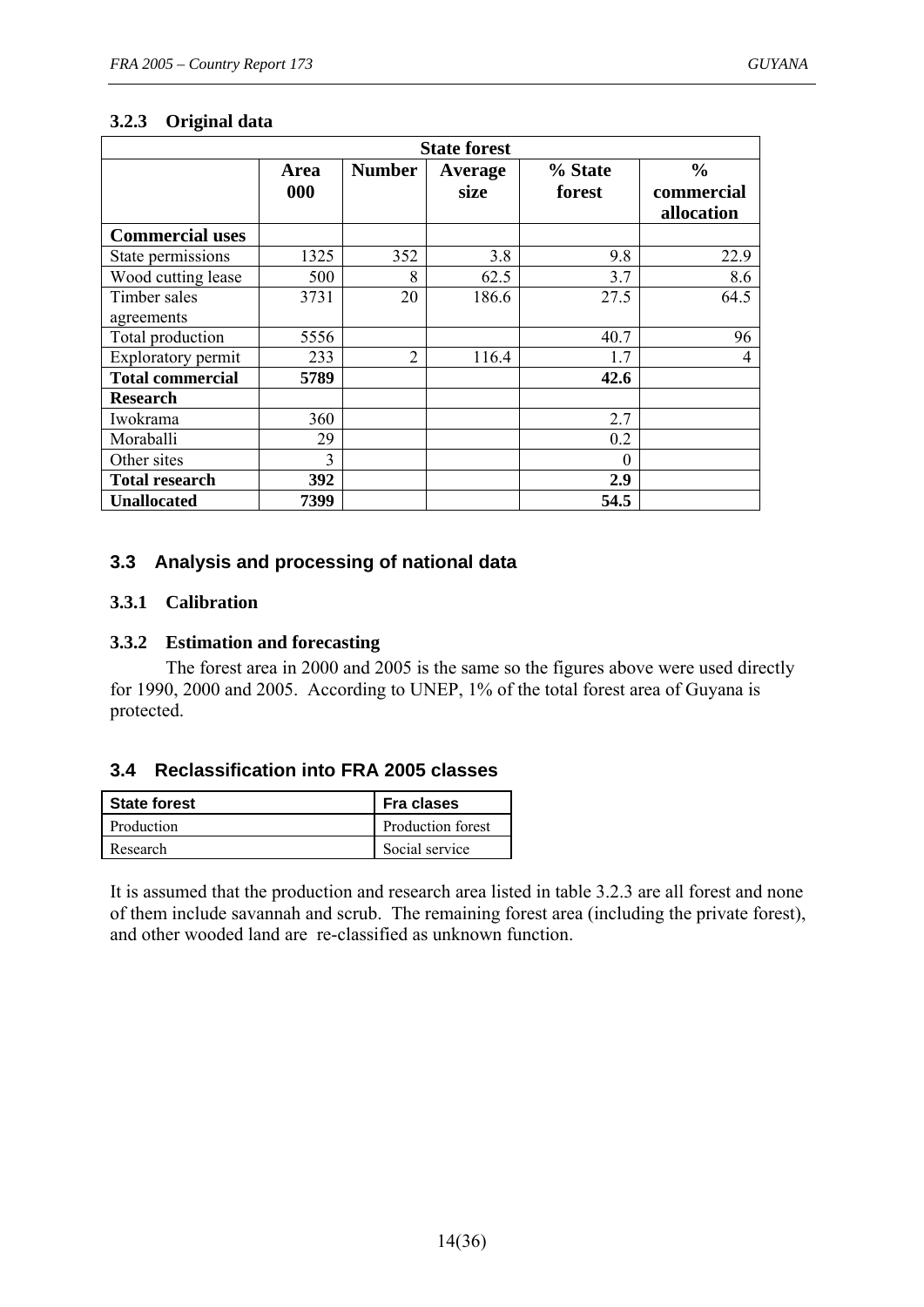## **3.5 Data for National reporting table T3**

| FRA 2005 Categories /        | Area (1000 hectares) |                         |        |                                 |           |              |  |  |
|------------------------------|----------------------|-------------------------|--------|---------------------------------|-----------|--------------|--|--|
| <b>Designated function</b>   |                      | <b>Primary function</b> |        | <b>Total area with function</b> |           |              |  |  |
|                              | 1990                 | 2000                    | 2005   | 1990                            | 2000      | 2005         |  |  |
| Forest                       |                      |                         |        |                                 |           |              |  |  |
| Production                   | ID                   | 5273                    | 5273   | ID                              | ID.       | ID           |  |  |
| Protection of soil and water |                      |                         |        | ID                              | ID        | ID           |  |  |
| Conservation of biodiversity | ID                   | 151                     | 151    | ID                              | ID        | ID           |  |  |
| Social services              | ID                   | 359                     | 359    | ID                              | ID        | ID           |  |  |
| Multiple purpose             |                      |                         |        |                                 |           | not          |  |  |
|                              |                      |                         |        | not appl.                       | not appl. | appl.        |  |  |
| No or unknown function       | ID                   | 9320                    | 9320   |                                 |           | not          |  |  |
|                              |                      |                         |        | not appl.                       | not appl. | appl.        |  |  |
| <b>Total - Forest</b>        | ID                   | 15,104                  | 15,104 | not appl.                       | not appl. | not<br>appl. |  |  |
|                              |                      |                         |        |                                 |           |              |  |  |
| Other wooded land            |                      |                         |        |                                 |           |              |  |  |
| Production                   |                      |                         |        |                                 |           |              |  |  |
| Protection of soil and water |                      |                         |        |                                 |           |              |  |  |
| Conservation of biodiversity |                      |                         |        |                                 |           |              |  |  |
| Social services              |                      |                         |        |                                 |           |              |  |  |
| Multiple purpose             |                      |                         |        |                                 |           | not          |  |  |
|                              |                      |                         |        | not appl.                       | not appl. | appl.        |  |  |
| No or unknown function       | ID                   | 3580                    | 3580   |                                 |           | not          |  |  |
|                              |                      |                         |        | not appl.                       | not appl. | appl.        |  |  |
| Total – Other wooded land    | ID                   | 3,580                   | 3,580  | not appl.                       | not appl. | not<br>appl. |  |  |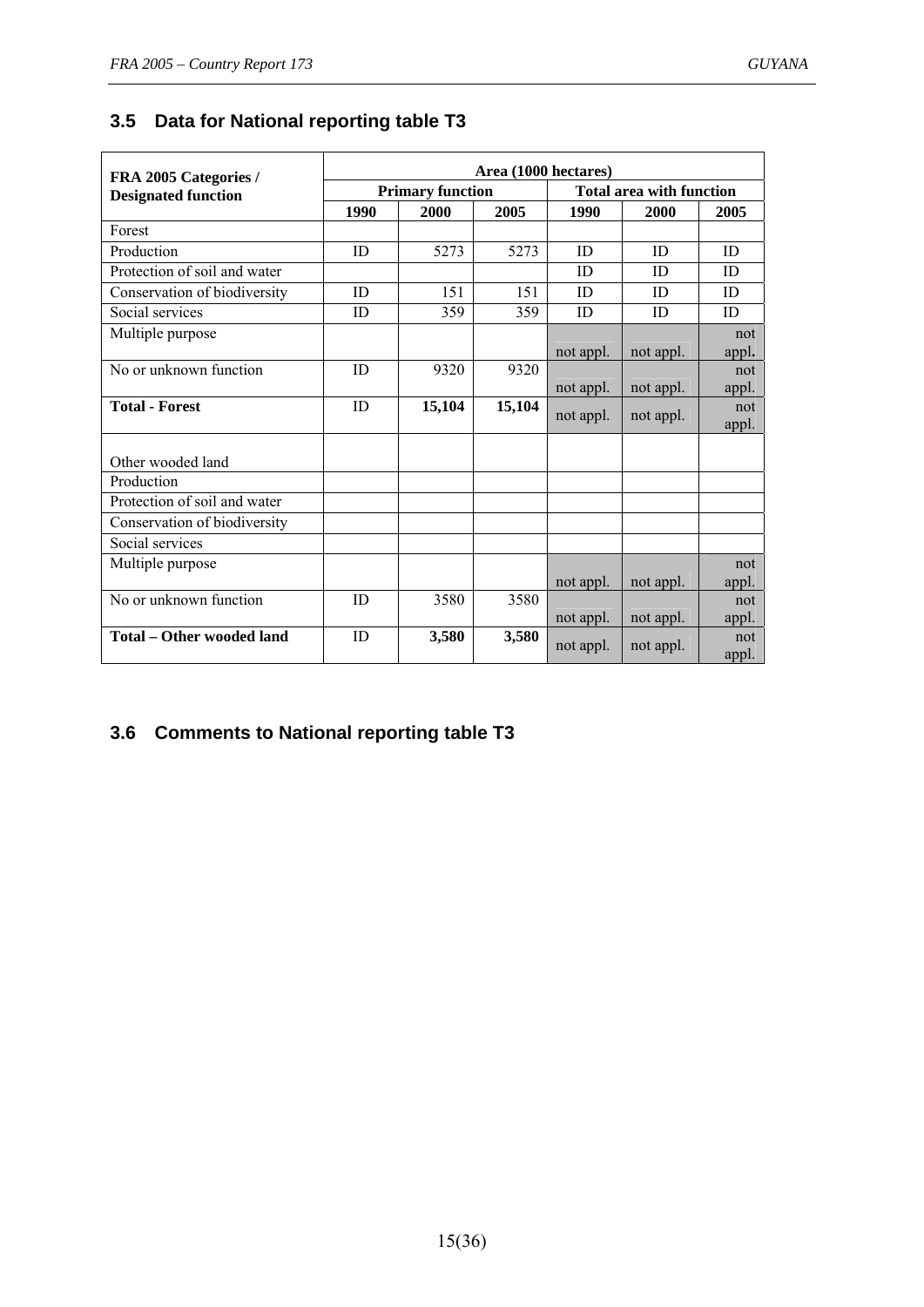## **4 Table T4 – Characteristics of Forest and Other wooded land**

#### **4.1 FRA 2005 Categories and definitions**

| Category              | <b>Definition</b>                                                              |
|-----------------------|--------------------------------------------------------------------------------|
| Primary               | Forest / Other wooded land of native species, where there are no clearly       |
|                       | visible indications of human activities and the ecological processes are not   |
|                       | significantly disturbed.                                                       |
| Modified natural      | Forest / Other wooded land of naturally regenerated native species where there |
|                       | are clearly visible indications of human activities.                           |
| Semi-natural          | Forest / Other wooded land of native species, established through planting,    |
|                       | seeding or assisted natural regeneration.                                      |
| Productive plantation | Forest / Other wooded land of introduced species, and in some cases native     |
|                       | species, established through planting or seeding mainly for production of      |
|                       | wood or non wood goods.                                                        |
| Protective plantation | Forest / Other wooded land of native or introduced species, established        |
|                       | through planting or seeding mainly for provision of services.                  |

#### **4.2 National data**

#### **4.2.1 Data sources**

| References to sources of<br>information | <b>Quality</b><br>(H/M/L) | <b>Variable(s)</b> | Year(s) | <b>Additional comments</b> |
|-----------------------------------------|---------------------------|--------------------|---------|----------------------------|
| <b>ITTO</b> – Sustainable               | H                         | Executive          | 2003    |                            |
| <b>Forest Management in</b>             |                           | $summarv -$        |         |                            |
| Guvana                                  |                           | report of the      |         |                            |
|                                         |                           | diagnostic         |         |                            |
|                                         |                           | mission            |         |                            |

#### **4.2.2 Classification and definitions**

#### **4.2.3 Original data**

#### **State Forest area 000ha**

| <b>Type of allocation</b>          | Area               | N <sub>O</sub> | Average size | %State | % commercial |
|------------------------------------|--------------------|----------------|--------------|--------|--------------|
|                                    | $(000 \text{ ha})$ |                |              | Forest | allocation   |
| <b>Commercial Uses</b>             |                    |                |              |        |              |
| <b>State Forest Permissions</b>    | 1,325              | 352            | 3.8          | 9.8    | 22.9         |
| <b>Wood Cutting Lease</b>          | 500                | 8              | 62.5         | 3.7    | 8.6          |
| Timber Sales Agreement             | 3,731              | 20             | 186.6        | 27.5   | 64.5         |
| <b>Total Production</b>            | 5,556              |                |              | 40.9   | 96.0         |
| <b>Exploratory Permit</b>          | 233                | 2              | 116.4        | 1.7    | 4.0          |
| Total allocated for commercial use | 5,789              |                |              | 42.6   |              |
| <b>Research Uses</b>               |                    |                |              |        |              |
| Iwokrama                           | 360                |                |              | 2.7    |              |
| Moraballi                          | 29                 |                |              | 0.2    |              |
| <b>Other Sites</b>                 | 3                  |                |              | 0.0    |              |
| Total research                     | 392                |                |              | 2.9    |              |
| Unallocated                        | 7,399              |                |              | 54.5   |              |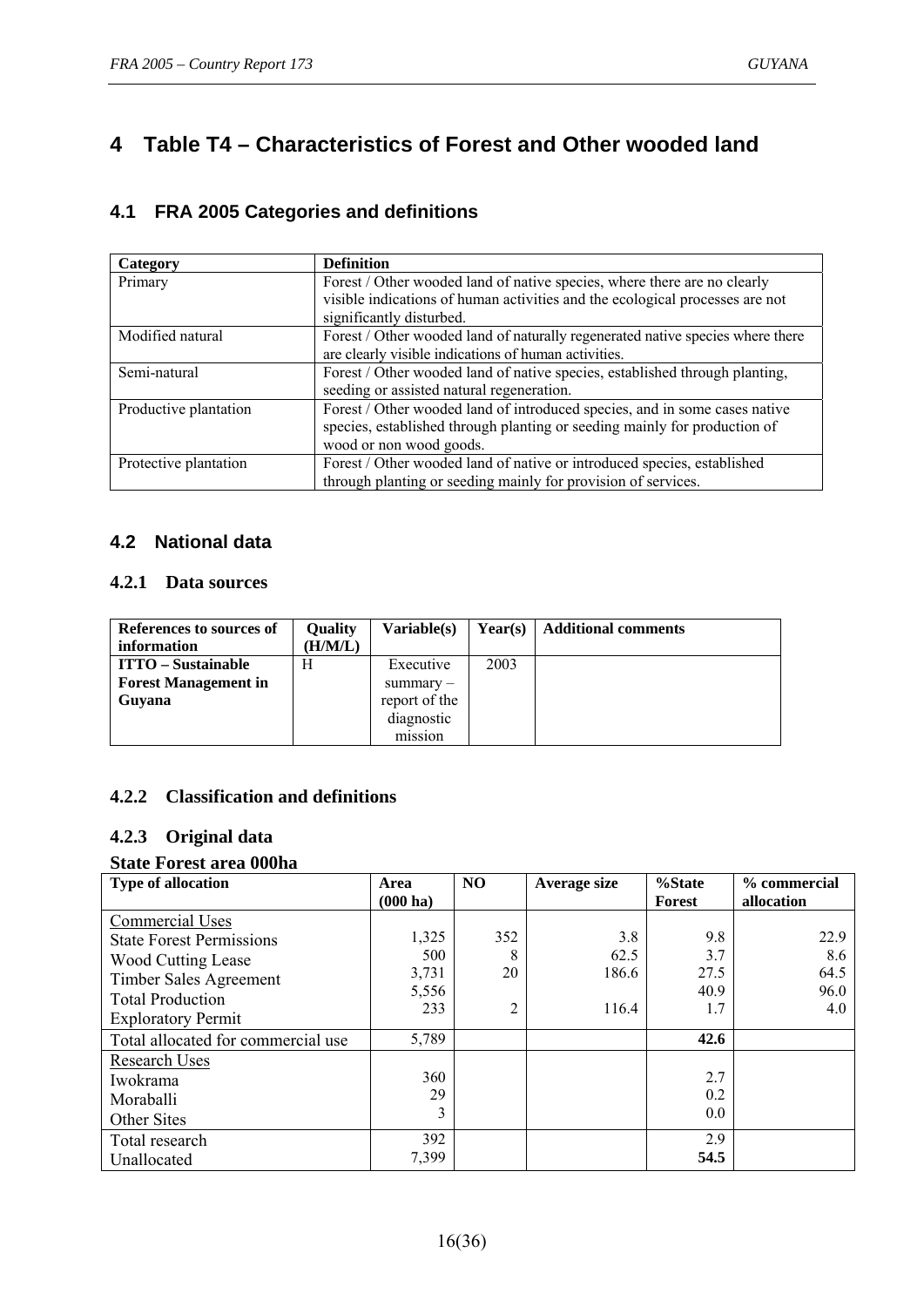#### **4.3 Analysis and processing of national data**

#### **4.3.1 Calibration**

#### **4.3.2 Estimation and forecasting**

 A total of 5789 thousands of hectares, has been intervened by humans. The rest is to be considered primary forest.

| <b>Classes</b> | <b>Total area</b><br>(000) |
|----------------|----------------------------|
| Primary        | 9,315                      |
| Modified       | 5,789                      |
| Semi-natural   |                            |
| Productive     |                            |
| Protective     |                            |
| <b>Total</b>   | 15,104                     |

#### **4.4 Reclassification into FRA 2005 classes**

#### **4.5 Data for National reporting table T4**

|                       | Area (1000 hectares) |               |        |                   |             |       |  |  |
|-----------------------|----------------------|---------------|--------|-------------------|-------------|-------|--|--|
| FRA 2005 Categories   |                      | <b>Forest</b> |        | Other wooded land |             |       |  |  |
|                       | 1990                 | 2000          | 2005   | 1990              | <b>2000</b> | 2005  |  |  |
| Primary               | ID                   | 9315          | 9315   |                   |             |       |  |  |
| Modified natural      | ID                   | 5789          | 5789   | ID                | 3580        | 3580  |  |  |
| Semi-natural          |                      |               |        |                   |             |       |  |  |
| Productive plantation |                      |               |        |                   |             |       |  |  |
| Protective plantation |                      |               |        |                   |             |       |  |  |
| <b>TOTAL</b>          | ID                   | 15,104        | 15,104 | ID                | 3,580       | 3,580 |  |  |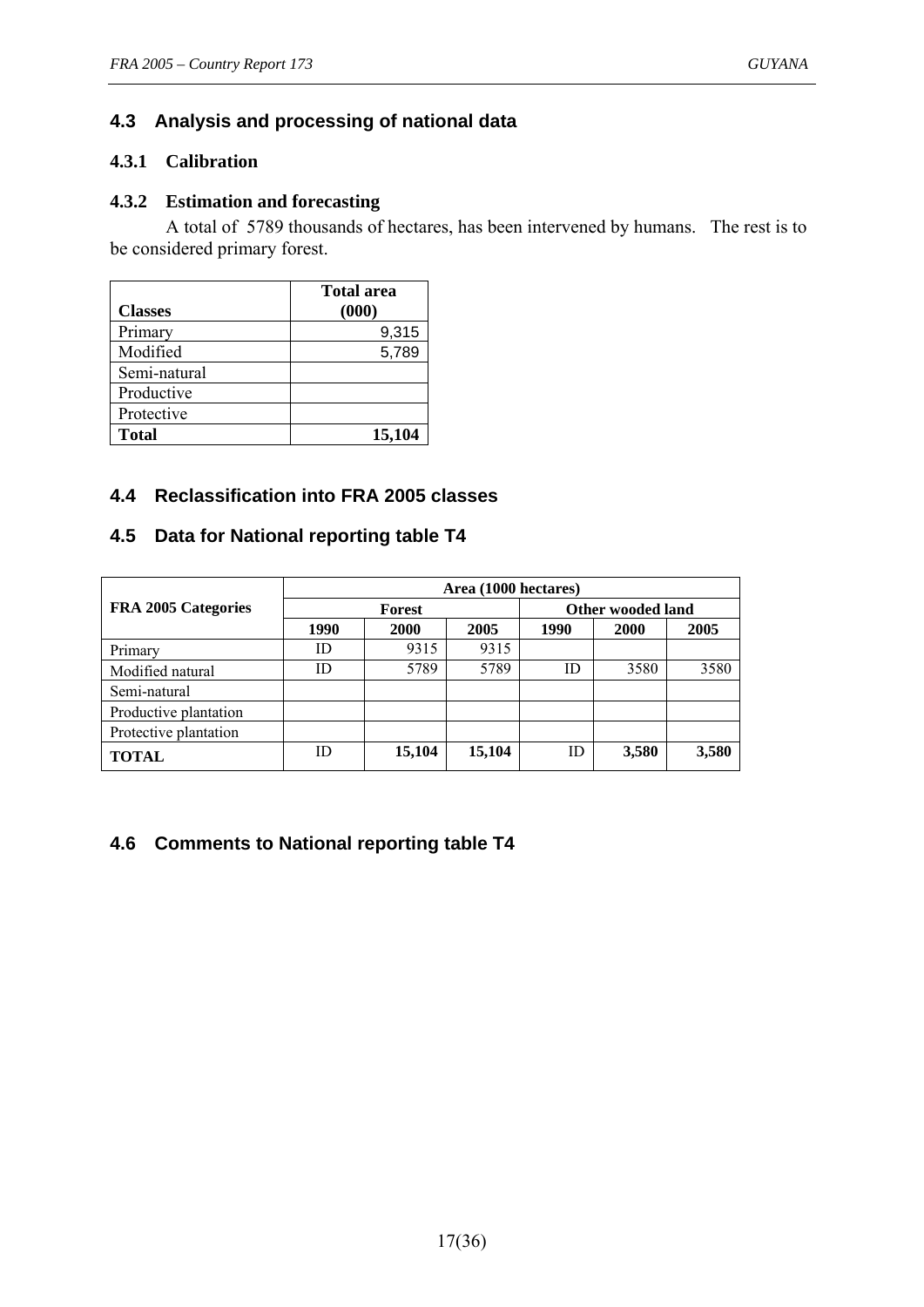## **5 Table T5 – Growing stock**

#### **5.1 FRA 2005 Categories and definitions**

| Category                 | <b>Definition</b>                                                                                                                                                                                                                                                                 |
|--------------------------|-----------------------------------------------------------------------------------------------------------------------------------------------------------------------------------------------------------------------------------------------------------------------------------|
| Growing stock            | Volume over bark of all living trees more than X cm in diameter at breast<br>height (or above buttress if these are higher). Includes the stem from ground<br>level or stump height up to a top diameter of Y cm, and may also include<br>branches to a minimum diameter of W cm. |
| Commercial growing stock | The part of the growing stock of species that are considered as commercial or<br>potentially commercial under current market conditions, and with a diameter at<br>breast height of Z cm or more.                                                                                 |

#### **5.2 National data**

#### **5.2.1 Data sources**

No information for this reporting table.

- **5.2.2 Classification and definitions**
- **5.2.3 Original data**
- **5.3 Analysis and processing of national data**
- **5.3.1 Calibration**
- **5.3.2 Estimation and forecasting**
- **5.4 Reclassification into FRA 2005 classes**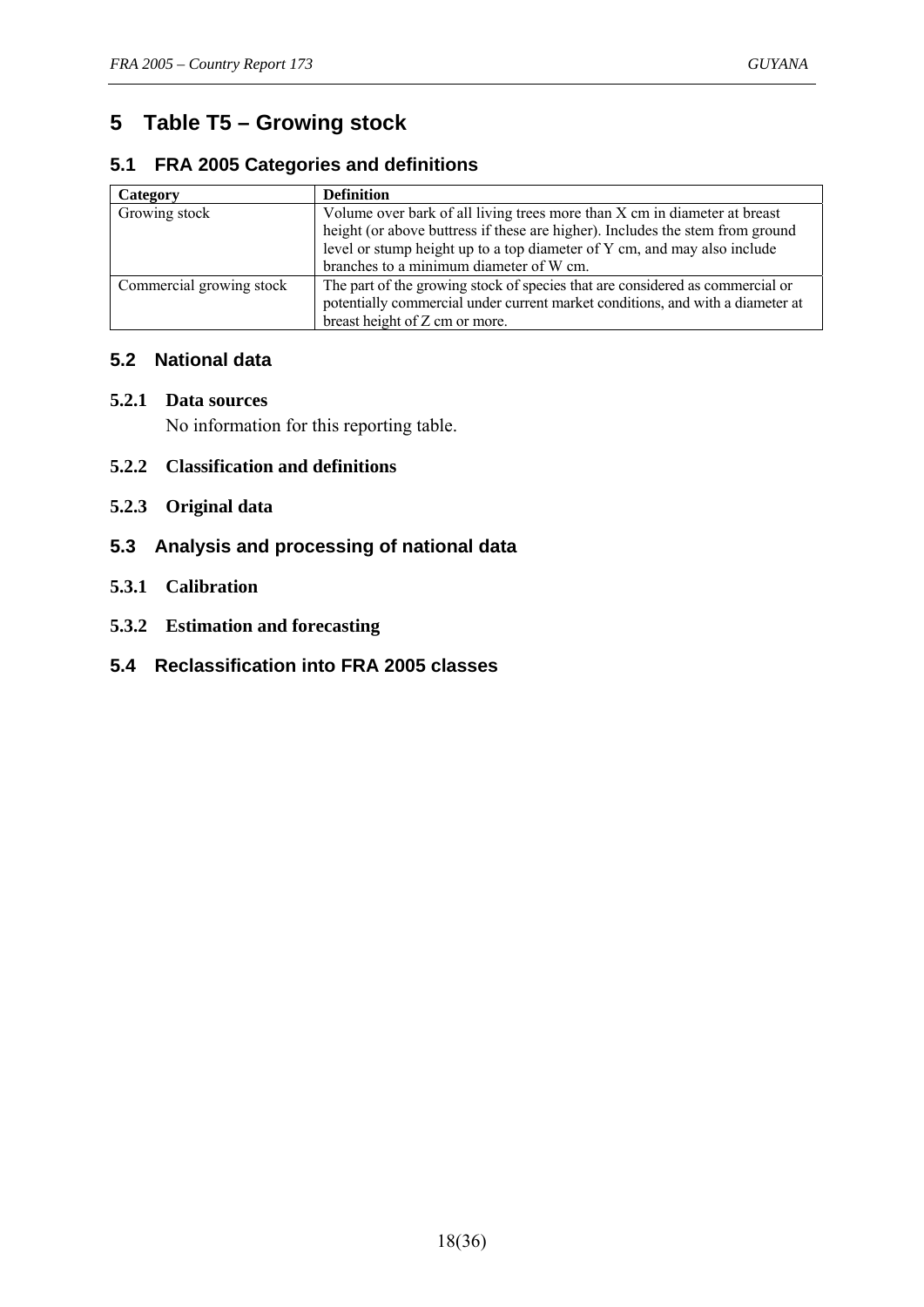#### **5.5 Data for National reporting table T5**

|                          | Volume (million cubic meters over bark) |        |      |                   |      |      |  |
|--------------------------|-----------------------------------------|--------|------|-------------------|------|------|--|
| FRA 2005 Categories      |                                         | Forest |      | Other wooded land |      |      |  |
|                          | 1990                                    | 2000   | 2005 | 1990              | 2000 | 2005 |  |
| Growing stock            | ID                                      | ID     | ΙD   | ID                |      | ID   |  |
| Commercial growing stock | ID                                      | ID     | ΙD   | ID                |      | ΙD   |  |

| Specification of country threshold values                                            | Unit       | <b>Value</b> | <b>Complementary</b><br>information |
|--------------------------------------------------------------------------------------|------------|--------------|-------------------------------------|
| 1. Minimum diameter at breast height of trees<br>included in Growing stock $(X)$     | cm         |              |                                     |
| 2. Minimum diameter at the top end of stem $(Y)$ for<br>calculation of Growing stock | cm         |              |                                     |
| 3. Minimum diameter of branches included in<br>Growing stock (W)                     | cm         |              |                                     |
| 4. Minimum diameter at breast height of trees in<br>Commercial growing stock (Z)     | cm         |              |                                     |
| 5. Volume refers to "Above ground" (AG) or<br>"Above stump" (AS)                     | AG/AS      |              |                                     |
| 6. Have any of the above thresholds (points 1 to 4)<br>changed since 1990            | Yes/No     |              |                                     |
| 7. If yes, then attach a separate note giving details<br>of the change               | Attachment |              |                                     |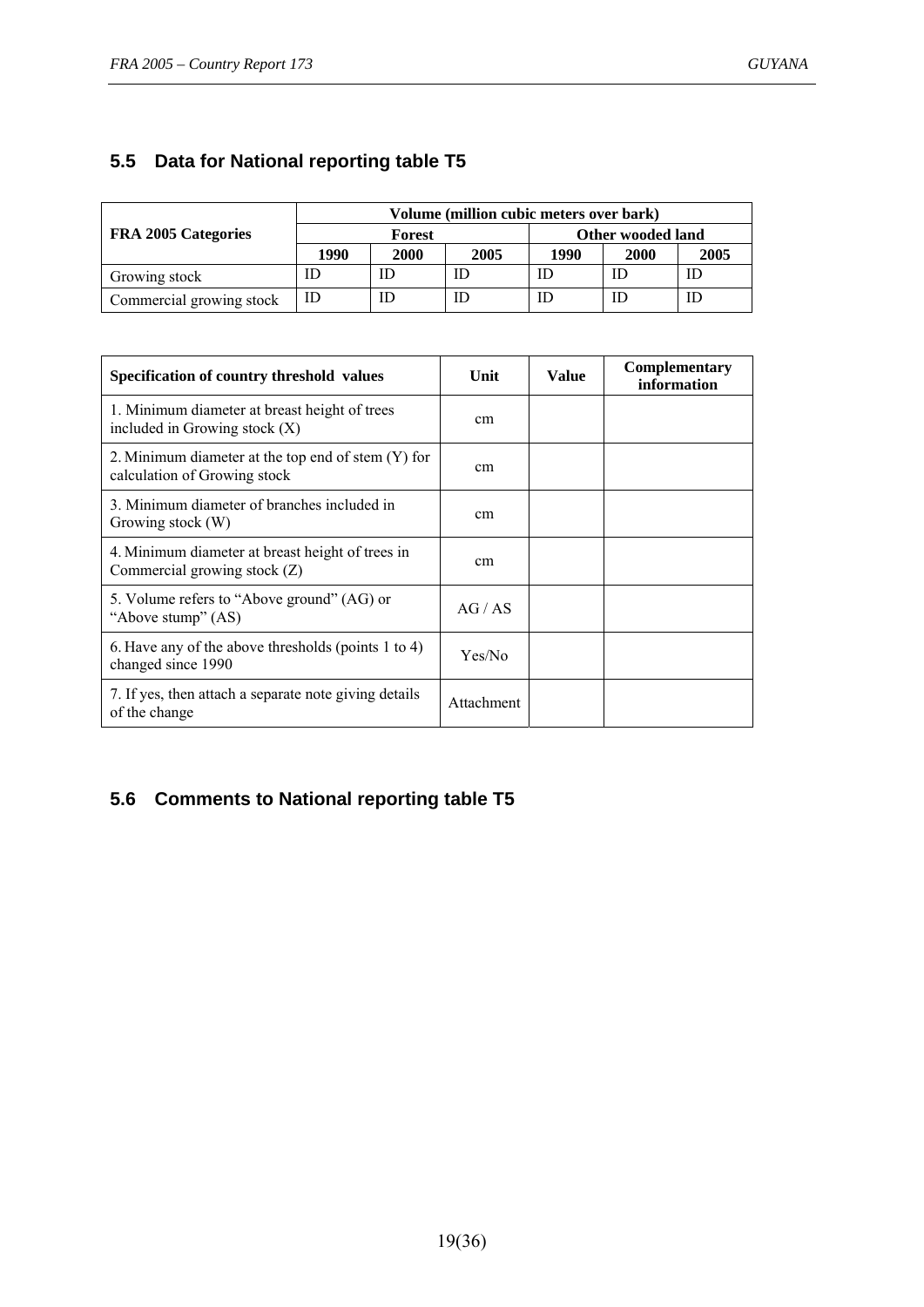## **6 Table T6 – Biomass stock**

#### **6.1 FRA 2005 Categories and definitions**

| Category             | <b>Definition</b>                                                                   |
|----------------------|-------------------------------------------------------------------------------------|
| Above-ground biomass | All living biomass above the soil including stem, stump, branches, bark, seeds,     |
|                      | and foliage.                                                                        |
| Below-ground biomass | All living biomass of live roots. Fine roots of less than 2mm diameter are excluded |
|                      | because these often cannot be distinguished empirically from soil organic matter or |
|                      | litter.                                                                             |
| Dead wood biomass    | All non-living woody biomass not contained in the litter, either standing, lying on |
|                      | the ground, or in the soil. Dead wood includes wood lying on the surface, dead      |
|                      | roots, and stumps larger than or equal to 10 cm in diameter or any other diameter   |
|                      | used by the country.                                                                |

#### **6.2 National data**

#### **6.2.1 Data sources**

| References to sources of<br>information                                                    | <b>Ouality</b><br>(H/M/L) | Variable(s)                     | Year(s) | <b>Additional comments</b> |
|--------------------------------------------------------------------------------------------|---------------------------|---------------------------------|---------|----------------------------|
| Biomass Estimates for<br>Forests in Guyana and<br>their Use in Carbon Offset<br>- Iwokrama | H                         | Biomass and<br>Carbon<br>Offset | 2001    |                            |

#### **6.2.2 Classification and definitions**

#### **6.2.3 Original data**

#### **Biomass Equation**

In the simplest form the volume of a stem can be approximated by:

 $V=0.7*_{\pi}D^{2}/4*H$ 

Where D is DBH and H is stem height. This is 70% of a cylinder with bottom surface equal to the basal area of the tree and length equal to stem height. This formula has been used in most large scale inventories in Brazil, a.o. Radambrasil (Leite et al. 1974, Doi et al. 1975, Veloso et al. 1975). With wood density stem biomass can be calculated. Assuming constant proportions of biomass among stem, roots and leaves of the total tree biomass and assuming that threes constitute 97% of all biomass an estimate of all living biomass can be made.

#### **Biomass in Forest regions in Guyana**

Biomass for the forest regions in Guyana, gives a tree above ground biomass between **121 and 230t/ha**. Biomass, excluding litter, calculated with 70% of a cylinder, assuming a standard bole height of 18 m, and using specific wood density for each species, gives fairly comparable results. Very low biomass is encountered in zones 4 and 6, where the majority of the soil of the Berbice formation is found. Although the forests in central Guyana have a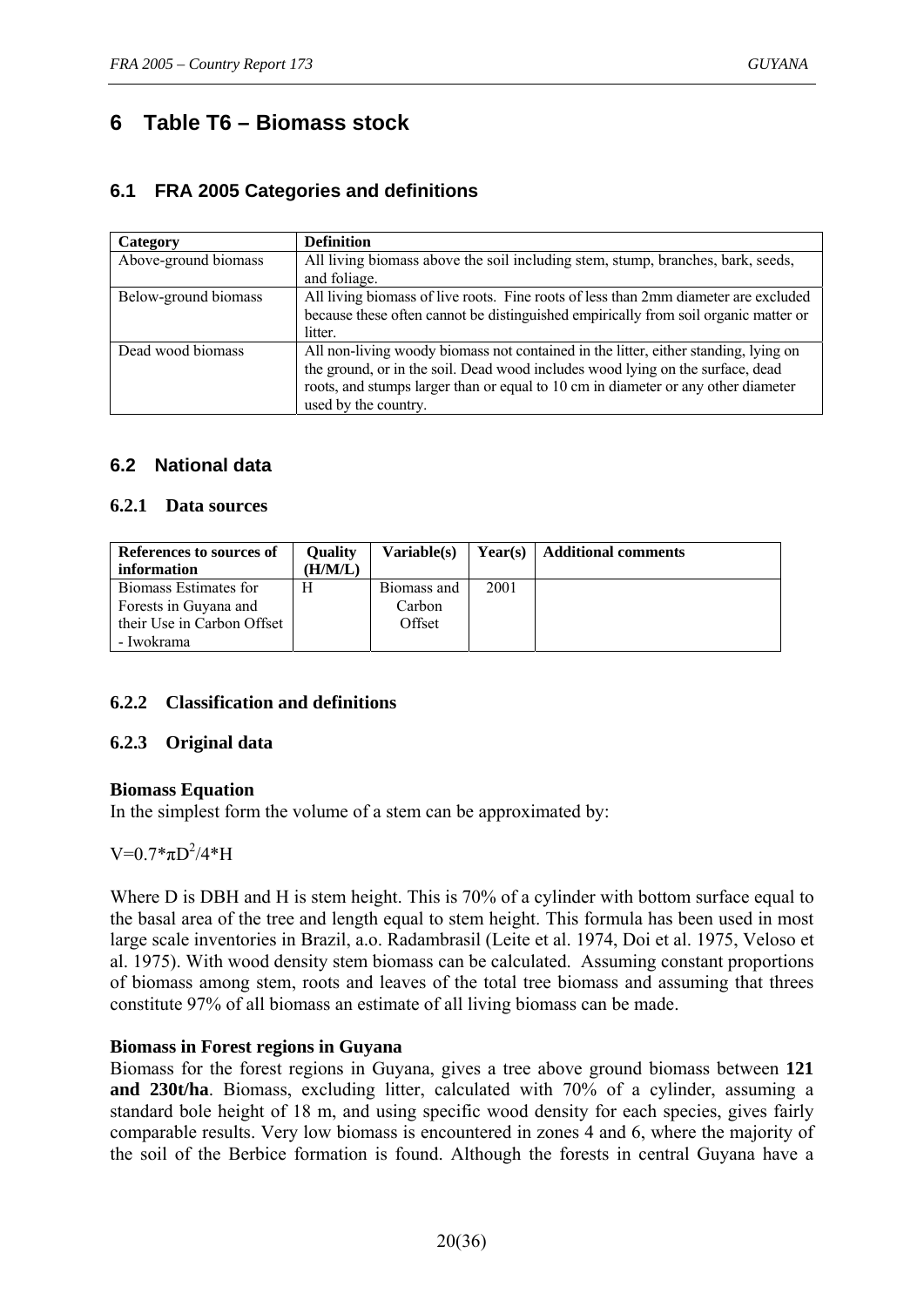higher average timber density than those of southern Guyana, the higher wood density can not compensate for the low stocking.

|          | <b>Trees</b> | <b>Roots</b> | Other         | Large                  | <b>Small</b>   | <b>Total 1</b> | <b>Total 2</b> | <b>Total C</b> |
|----------|--------------|--------------|---------------|------------------------|----------------|----------------|----------------|----------------|
|          |              |              |               | litter                 | litter         |                |                |                |
| Weighted | 187          | 41           | 7             | 9                      | ៗ              | 252            | 268            | 126            |
| avarage  |              |              |               |                        |                |                |                |                |
| Zone 3   | 206          | 45           | 8             | 10                     |                | 276            | 297            | 138            |
| Zone 4   | 121          | 27           |               | <sub>0</sub>           | $\overline{ }$ | 166            | 182            | 83             |
| Zone 6   | 140          | 31           |               | $\mathbf{\mathcal{L}}$ |                | 190            | 215            | 95             |
| Zone 7   | 230          | 45           | 8             | 10                     | $\overline{ }$ | 272            | 275            | 136            |
| Zone 9   | 171          | 38           | $\mathfrak b$ | Q                      |                | 232            | 257            | 116            |
| Zone 10  | 218          | 48           | 8             | 11                     | $\overline{ }$ | 293            | 294            | 146            |

#### **Biomass estimates for forests in 7 inventory zones in Guyana. (Above Ground Biomass)**

#### **6.3 Analysis and processing of national data**

#### **6.3.1 Calibration**

#### **6.3.2 Estimation and forecasting**

 To estimate biomass above ground the total forest area was multiplied by 146 tons/hectare, which corresponds to the weighted average of 187 tons/ha minus the 41 tons/hectare produce in roots.

 For the estimation of below ground biomass the total of root biomass production of 41ton/ha was multiplied to the total forest area.

For the estimation of dead wood, a root ratio of 0.11 was applied.

#### **6.4 Reclassification into FRA 2005 classes**

#### **6.5 Data for National reporting table T6**

|                      | Biomass (million metric tonnes oven-dry weight) |               |       |      |                   |      |
|----------------------|-------------------------------------------------|---------------|-------|------|-------------------|------|
| FRA 2005 Categories  |                                                 | <b>Forest</b> |       |      | Other wooded land |      |
|                      | 1990                                            | 2000          | 2005  | 1990 | 2000              | 2005 |
| Above-ground biomass | ID                                              | 2824          | 2824  | ID   | ID                | ID   |
| Below-ground biomass | ID                                              | 619           | 619   | ID   | ID                | ID   |
| Dead wood biomass    | ID                                              | 378           | 378   | ID   | ΙD                | ID   |
| <b>TOTAL</b>         | ID                                              | 3,821         | 3,821 | ID   | ΙD                | ID   |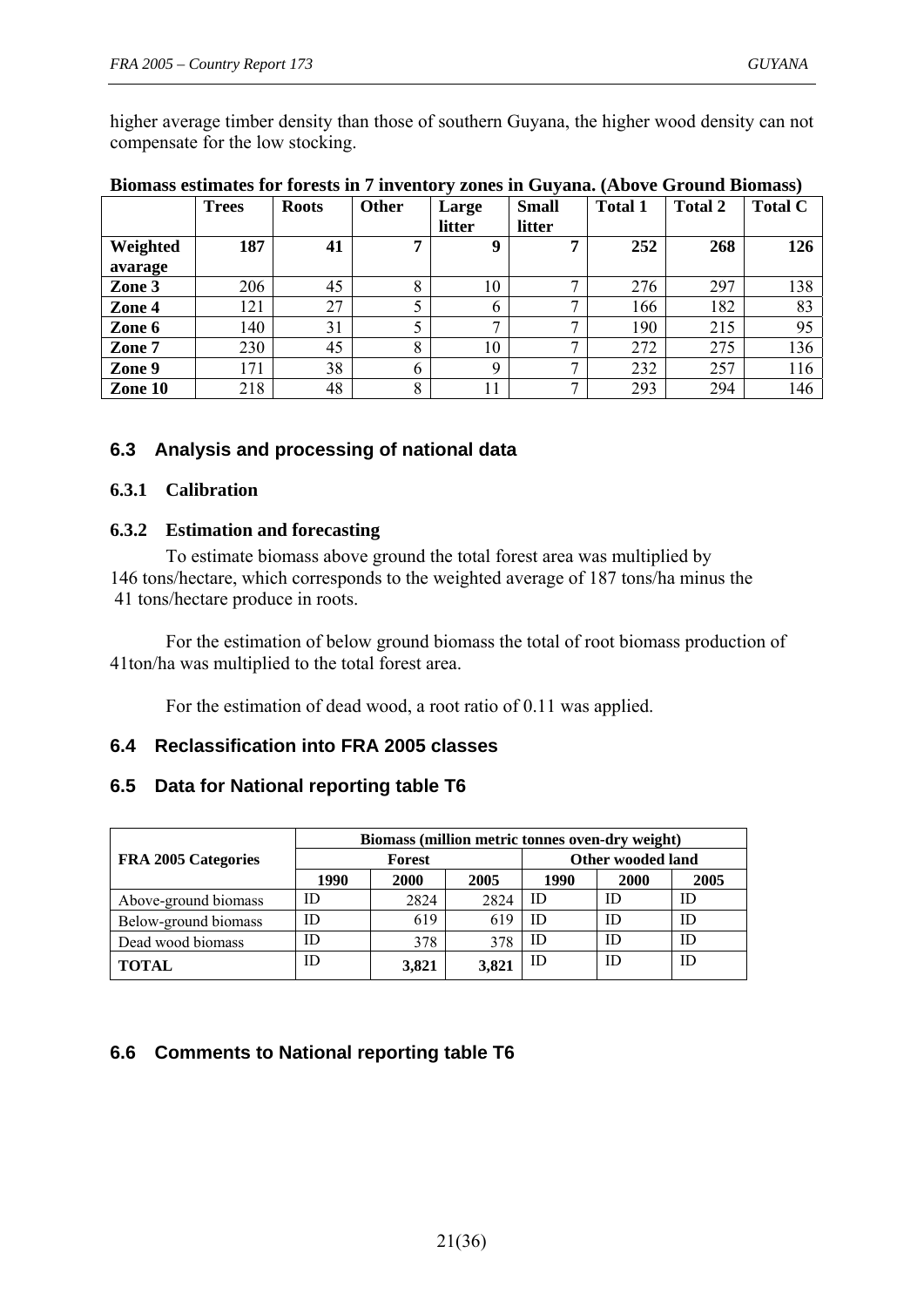## **7 Table T7 – Carbon stock**

#### **7.1 FRA 2005 Categories and definitions**

| Category                       | <b>Definition</b>                                                             |
|--------------------------------|-------------------------------------------------------------------------------|
| Carbon in above-ground biomass | Carbon in all living biomass above the soil, including stem, stump,           |
|                                | branches, bark, seeds, and foliage.                                           |
| Carbon in below-ground biomass | Carbon in all living biomass of live roots. Fine roots of less than 2 mm      |
|                                | diameter are excluded, because these often cannot be distinguished            |
|                                | empirically from soil organic matter or litter.                               |
| Carbon in dead wood biomass    | Carbon in all non-living woody biomass not contained in the litter, either    |
|                                | standing, lying on the ground, or in the soil. Dead wood includes wood        |
|                                | lying on the surface, dead roots, and stumps larger than or equal to 10 cm in |
|                                | diameter or any other diameter used by the country.                           |
| Carbon in litter               | Carbon in all non-living biomass with a diameter less than a minimum          |
|                                | diameter chose by the country for lying dead (for example 10 cm), in          |
|                                | various states of decomposition above the mineral or organic soil. This       |
|                                | includes the litter, fumic, and humic layers.                                 |
| Soil carbon                    | Organic carbon in mineral and organic soils (including peat) to a specified   |
|                                | depth chosen by the country and applied consistently through the time         |
|                                | series.                                                                       |

#### **7.2 National data**

#### **7.2.1 Data sources**

| References to sources of<br>information                                                    | Ouality<br>(H/M/L) | Variable(s)                     |      | <b>Year(s)</b>   Additional comments |
|--------------------------------------------------------------------------------------------|--------------------|---------------------------------|------|--------------------------------------|
| Biomass Estimates for<br>Forests in Guyana and<br>their Use in Carbon Offset<br>- Iwokrama | Н                  | Biomass and<br>Carbon<br>Offset | 2001 |                                      |

#### **7.2.2 Classification and definitions**

#### **7.2.3 Original data**

|                      | Biomass (million metric tonnes oven-dry weight) |      |      |                   |      |      |
|----------------------|-------------------------------------------------|------|------|-------------------|------|------|
| FRA 2005 Categories  | Forest                                          |      |      | Other wooded land |      |      |
|                      | 1990                                            | 2000 | 2005 | 1990              | 2000 | 2005 |
| Above-ground biomass | ID                                              | 2824 | 2824 | ID                | ID   | ID   |
| Below-ground biomass | ID                                              | 619  | 619  | ID                | ID   | ID   |
| Dead wood biomass    | ID                                              | 378  | 378  | ID                | ID   | ID   |
| <b>TOTAL</b>         | ID                                              | 3821 | 3821 | ID                | ID   | ID   |

#### **7.3 Analysis and processing of national data**

 Calculations were done using the method provided by the FRA 2005 guidelines. Litter was calculated applying the large and small litter production presented in table 6.2.3.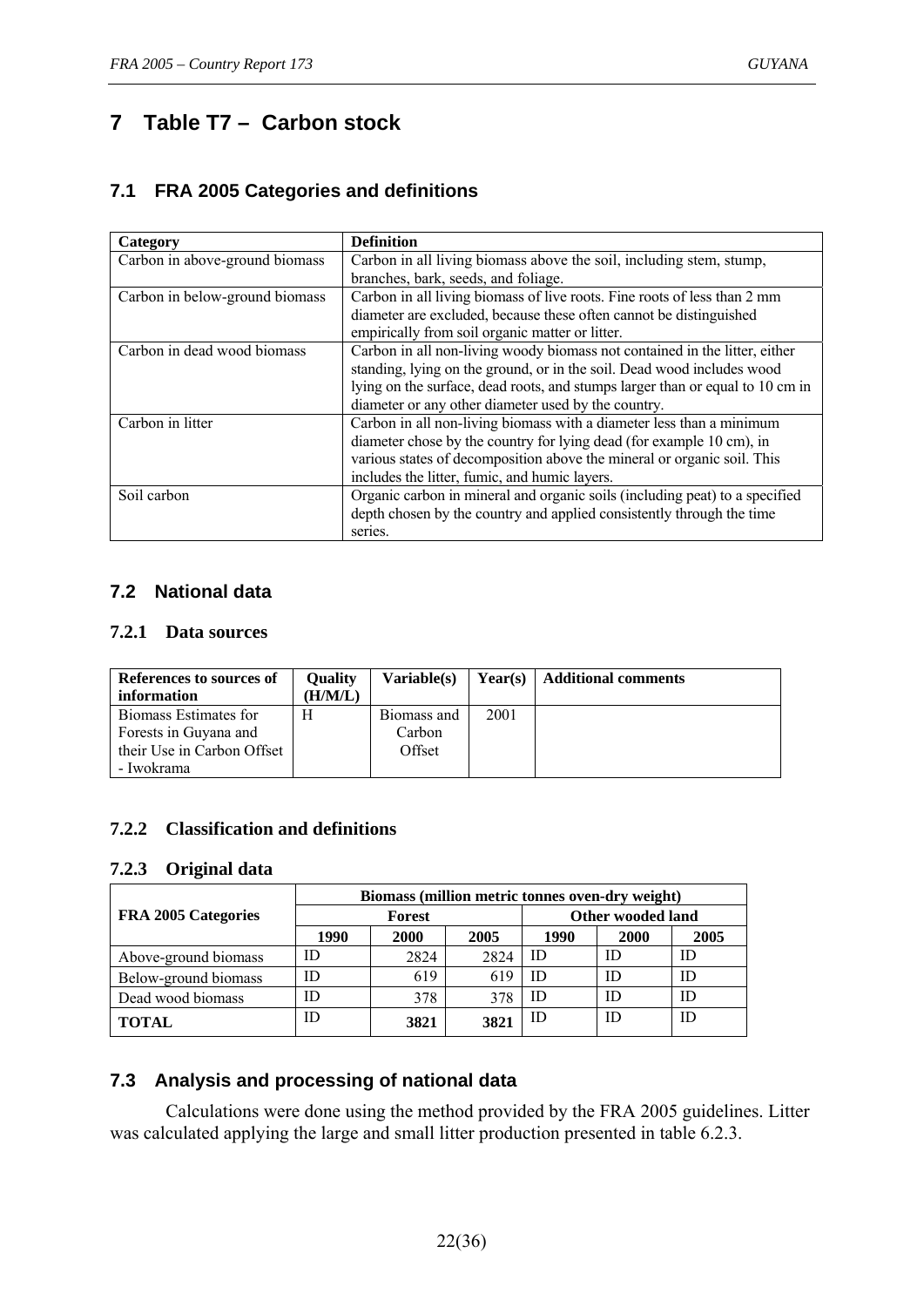#### **7.3.1 Calibration**

**7.3.2 Estimation and forecasting** 

#### **7.4 Reclassification into FRA 2005 classes**

#### **7.5 Data for National reporting table T7**

|                                              | Carbon (Million metric tonnes) |               |       |                   |             |      |
|----------------------------------------------|--------------------------------|---------------|-------|-------------------|-------------|------|
| <b>FRA 2005 Categories</b>                   |                                | <b>Forest</b> |       | Other wooded land |             |      |
|                                              | 1990                           | 2000          | 2005  | 1990              | <b>2000</b> | 2005 |
| Carbon in above-ground biomass               | ID                             | 1412          | 1412  | ID                | ID          | ID   |
| Carbon in below-ground biomass               | ID                             | 310           | 310   | ID                | ID          | ID   |
| <b>Sub-total: Carbon in living biomass</b>   | ID                             | 1722          | 1722  | ID                | ID          | ID   |
| Carbon in dead wood                          | ID                             | 190           | 190   | ID                | ID          | ID   |
| Carbon in litter                             | ID                             | 121           | 121   | ID                | ID          | ID   |
| Sub-total: Carbon in dead wood and<br>litter | ID                             |               |       | ID                | ID          | ID   |
| Soil carbon to a depth of<br><sub>cm</sub>   | ID                             |               |       | ID                | ID          | ID   |
| <b>TOTAL CARBON</b>                          | ID                             | 2,033         | 2,033 | ID                | ID          | ID   |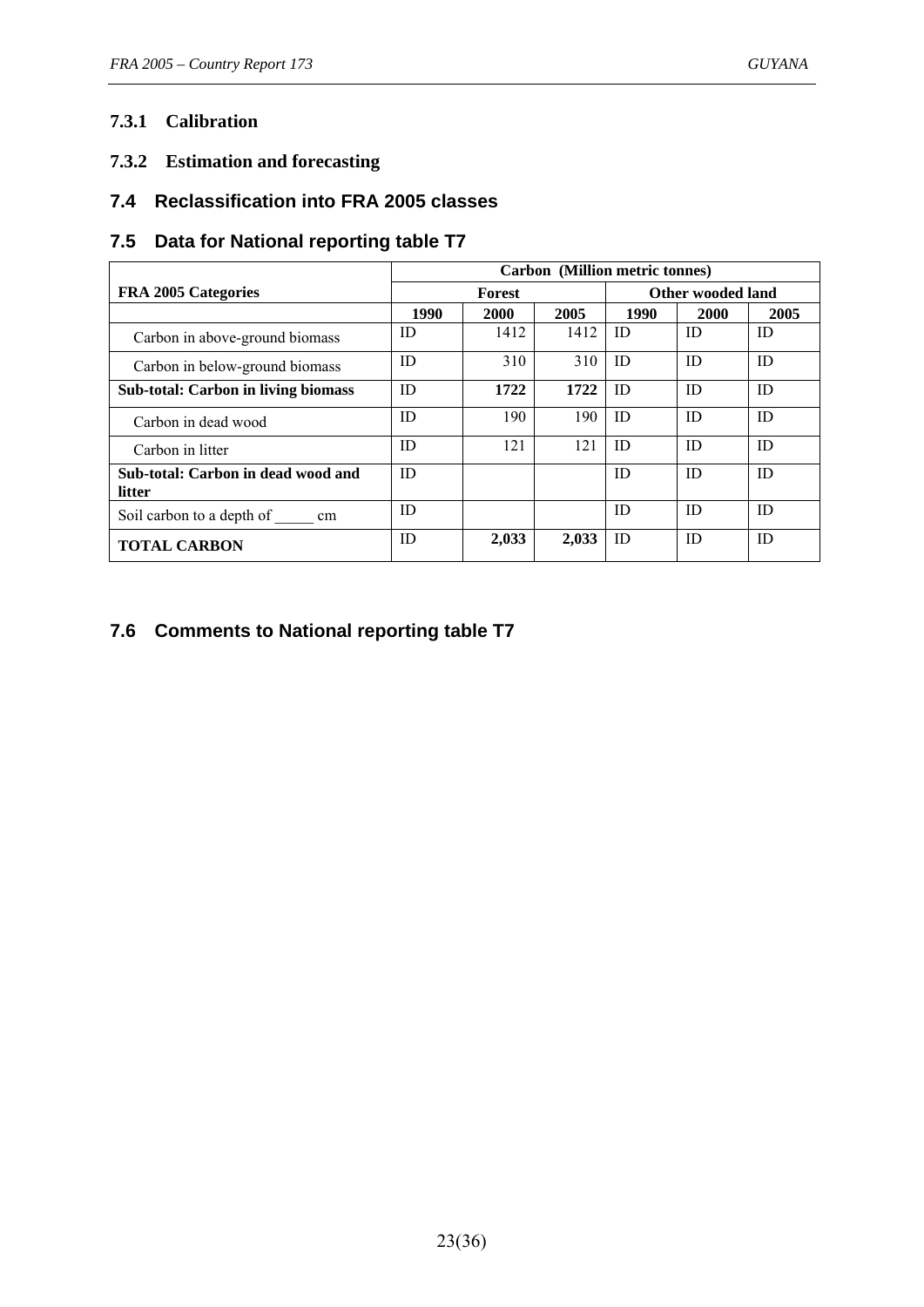## **8 Table T8 – Disturbances affecting health and vitality**

#### **8.1 FRA 2005 Categories and definitions**

| Category                | <b>Definition</b>                                                                                             |
|-------------------------|---------------------------------------------------------------------------------------------------------------|
| Disturbance by fire     | Disturbance caused by wildfire, independently whether it broke out<br>inside or outside the forest/OWL.       |
| Disturbance by insects  | Disturbance caused by insect pests that are detrimental to tree health.                                       |
| Disturbance by diseases | Disturbance caused by diseases attributable to pathogens, such as a<br>bacteria, fungi, phytoplasma or virus. |
| Other disturbance       | Disturbance caused by other factors than fire, insects or diseases.                                           |

#### **8.2 National data**

#### **8.2.1 Data sources**  No data available to report on this table.

- **8.2.2 Classification and definitions**
- **8.2.3 Original data**
- **8.3 Analysis and processing of national data**
- **8.3.1 Estimation and forecasting**
- **8.4 Reclassification into FRA 2005 classes**
- **8.5 Data for National reporting table T8**

|                         | Average annual area affected (1000 hectares) |                |                          |            |  |
|-------------------------|----------------------------------------------|----------------|--------------------------|------------|--|
| FRA-2005 Categories     |                                              | <b>Forests</b> | <b>Other wooded land</b> |            |  |
|                         | 1990                                         | 2000           | 1990                     | 2000       |  |
| Disturbance by fire     | <b>NDA</b>                                   | <b>NDA</b>     | <b>NDA</b>               | <b>NDA</b> |  |
| Disturbance by insects  | <b>NDA</b>                                   | <b>NDA</b>     | <b>NDA</b>               | NDA        |  |
| Disturbance by diseases | NDA                                          | <b>NDA</b>     | <b>NDA</b>               | NDA        |  |
| Other disturbance       | <b>NDA</b>                                   | <b>NDA</b>     | NDA                      |            |  |

Insufficient data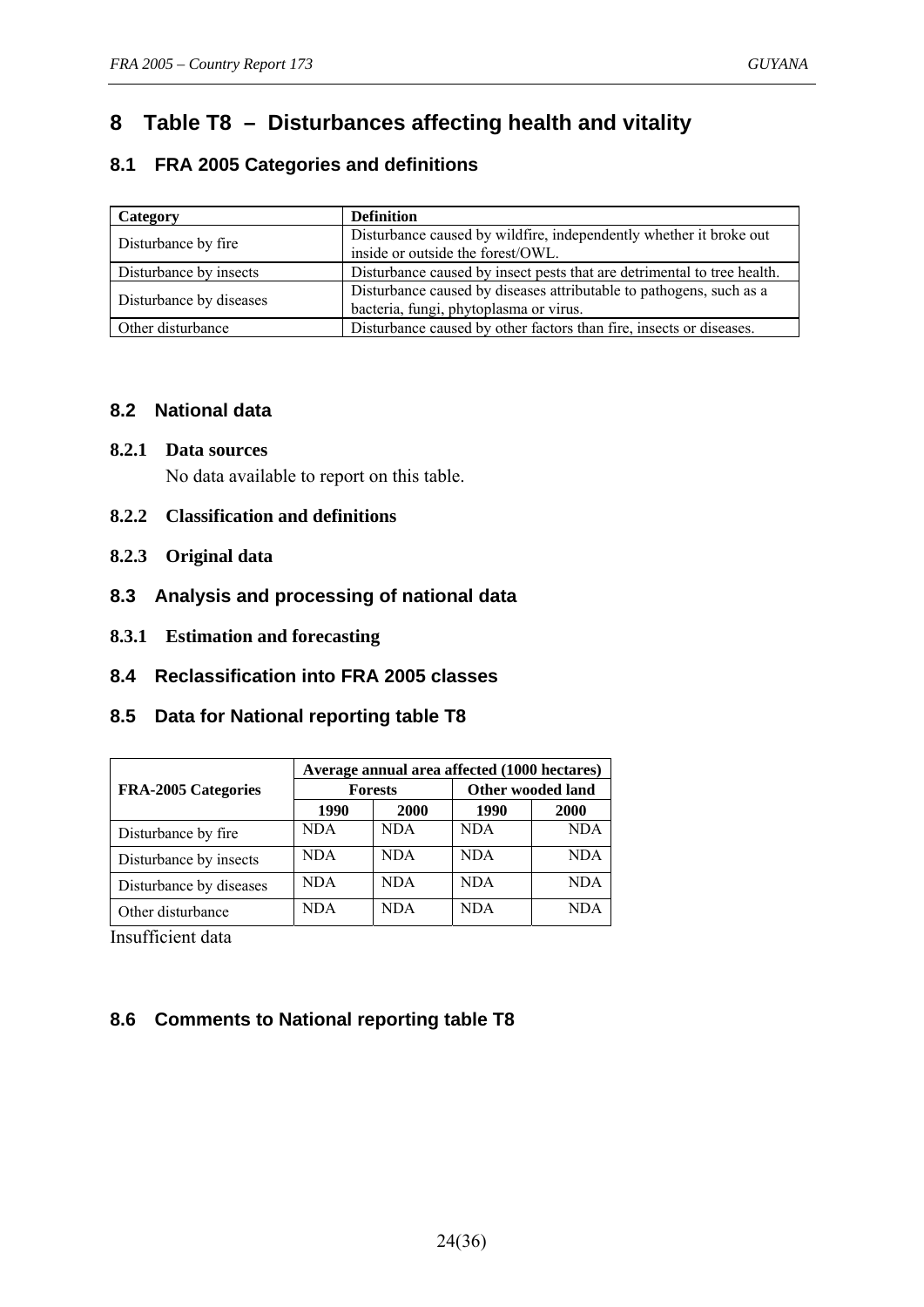## **9 Table T9 – Diversity of tree species**

#### **9.1 FRA 2005 Categories and definitions**

| Category                                        | <b>Definition</b>                                                                                         |
|-------------------------------------------------|-----------------------------------------------------------------------------------------------------------|
| Number of native tree species                   | The total number of native tree species that have been identified within<br>the country.                  |
| Number of critically endangered<br>tree species | The number of native tree species that are classified as "Critically<br>endangered" in the IUCN red list. |
| Number of endangered tree<br>species            | The number of native tree species that are classified as "Endangered" in the<br><b>IUCN</b> red list.     |
| Number of vulnerable tree species               | The number of native tree species that are classified as "Vulnerable" in the<br><b>IUCN</b> red list.     |

#### **9.2 National data**

#### **9.2.1 Data sources**

| References to sources of             | Quality | Variable(s) | Year(s) | <b>Additional comments</b> |
|--------------------------------------|---------|-------------|---------|----------------------------|
| information                          | (H/M/L) |             |         |                            |
| <b>IUCN 2004. 2004 IUCN</b>          | H       |             | 2004    |                            |
| Red List of Threatened               |         |             |         |                            |
| Species.                             |         |             |         |                            |
| <www.redlist.org>.</www.redlist.org> |         |             |         |                            |
| Checklist of the trees of            | H       | Plants of   | 2005    |                            |
| Guyana – Tropenbos                   |         | Guyana      |         |                            |
| Series                               |         |             |         |                            |

#### **9.2.2 Classification and definitions**

#### **9.2.3 Original data**

#### **9.3 Analysis and processing of information**

#### **9.4 Reclassification**

#### **9.5 Data for National reporting table T9**

| <b>FRA 2005 Categories</b>         | <b>Number of species</b><br>(year 2000) |
|------------------------------------|-----------------------------------------|
| Native tree species                | 1182                                    |
| Critically endangered tree species |                                         |
| Endangered tree species            |                                         |
| Vulnerable tree species            |                                         |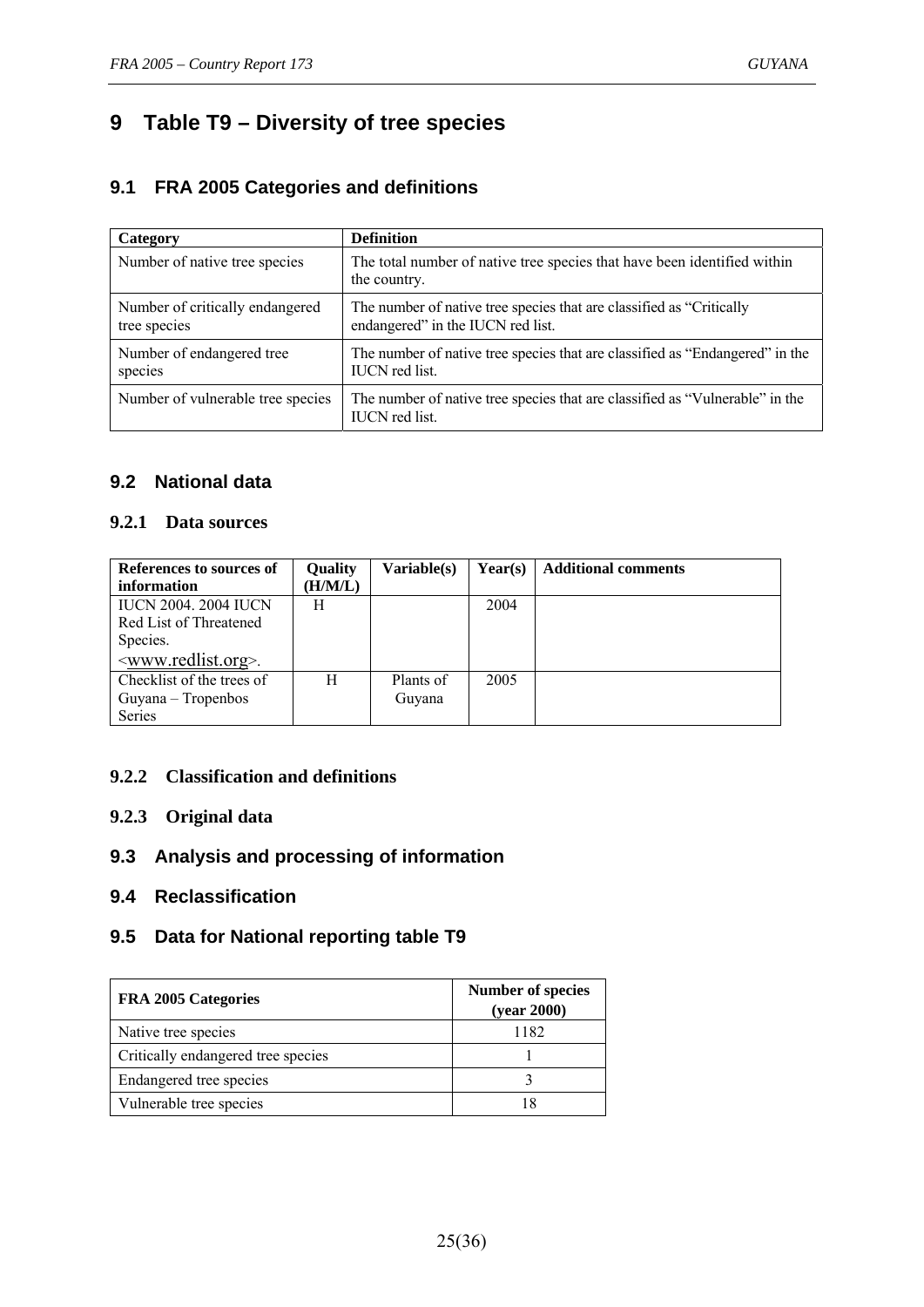#### **9.6 Comments to National reporting table T9**

#### **Critical endangered**

*Vouacapoua americana* 

#### **Endangered specie**

*Aniba rosaeodora Trichilia surumuensis Virola surinamensis* 

## **Vulnerable**

*Bonnetia rubicunda* 

*Couratari calycina* 

*Dulacia crassa Eschweilera fanshawei Graffenrieda caudata Lecythis brancoensis Lecythis schomburgkii Manilkara pubicarpa Mollia glabrescens Pouteria kaieteurensis Pouteria penicillata* 

*Bertholletia excelsa* BRAZIL-NUT TREE (E) PARA NUT (E) NOIX U BRÉSIL (F) TURURY (S)

*Cedrela odorata* CIGAR-BOX WOOD (E) RED CEDAR (E) SPANISH CEDAR (E) ACAJOU ROUGE (F) CAJOU-BOIS (F) CEDRAT (F) CEDRO ROJO (S) *Chlorocardium rodiei* **COGWOOD** (E) **DEMERARA GREENHEART** (E) GREENHEART (E) ISPINGO MOENA (S)

*Couratari guianensis* FINE-LEAF WADARA (E)CACHIMBO CASPI S) CACHIMBO (S) CAPA DE TABACO (S) COCO CABUYO (S) TAUARI (S)

#### *Ficus pakkensis* FIGUEIRA-DE-PAKKA (S)

*Swietenia macrophylla* ACAJOU (E, F)BI (E)BRAZILIAN MAHOGANY(E)HONDURAS MAHOGANY (E) LARGE-LEAVED MAHOGANY (E)MAHOGANI GRANDS FEUILLES (F) CAOBA (S)MARA (S)MOGNO (S)

*Syagrus stratincola*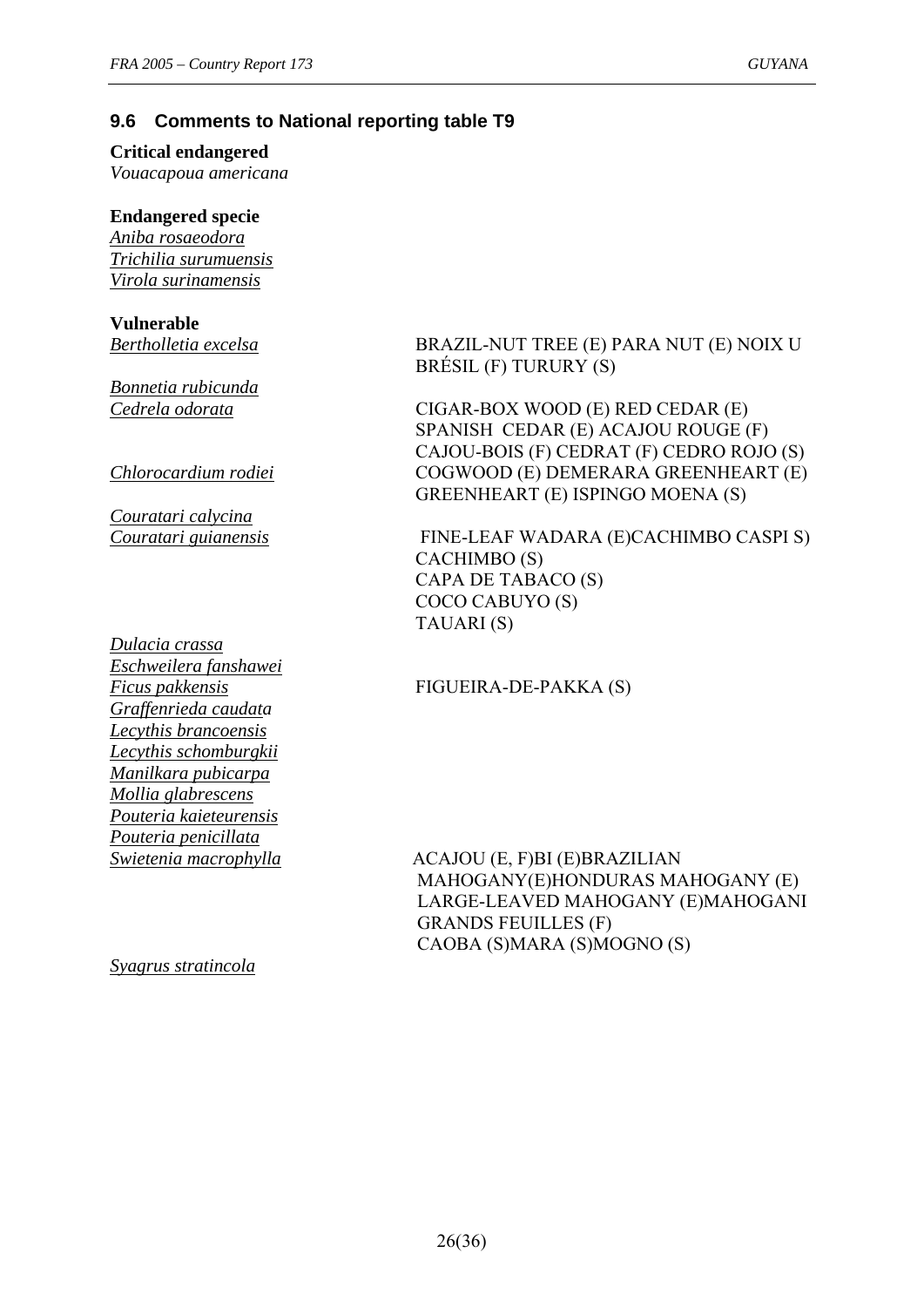## **10 Table T10 – Growing stock composition**

#### **10.1 FRA 2005 Categories and definitions**

List of species names (scientific and common names) of the ten most common species.

#### **10.2 National data**

No data available for this reporting table.

#### **10.2.1 Data sources**

**10.2.2 Original data** 

#### **10.3 Analysis and processing of national data**

#### **10.3.1 Calibration**

#### **10.3.2 Estimation and forecasting**

#### **10.4 Reclasification**

#### **10.5 Data for National reporting table T10**

| FRA 2005 Categories / Species name<br>(Scientific name and common name) | <b>Growing Stock in Forests</b><br>(million cubic meters) |             |  |
|-------------------------------------------------------------------------|-----------------------------------------------------------|-------------|--|
|                                                                         | 1990                                                      | <b>2000</b> |  |
| Chlorocardium rodiei (Greenheart)                                       | ID                                                        | ID          |  |
| Peltogyne Spp. (Purpleheart)                                            | ID                                                        | ID          |  |
| Carapa spp. (Crabwood)                                                  | ID                                                        | ID          |  |
| Catostemma spp. (Baromalli)                                             | ID                                                        | ID          |  |
| Hymenaea spp. (Locust)                                                  | ID                                                        | ID          |  |
| Eperua spp. (Wallaba)                                                   | ID                                                        | ID          |  |
| Aspidosperma album (Shibadan)                                           | ID                                                        | ID          |  |
| Loxopterygium sagotii (Hububalli)                                       | ID                                                        | ID          |  |
| Goupia glabra (Kabukalli)                                               | ID                                                        | ID          |  |
| <i>Mora excelsa</i> (Mora)                                              | ID                                                        | ID          |  |
| Remainder of species                                                    | ID                                                        | ID          |  |
| <b>TOTAL</b>                                                            | ID                                                        | ID          |  |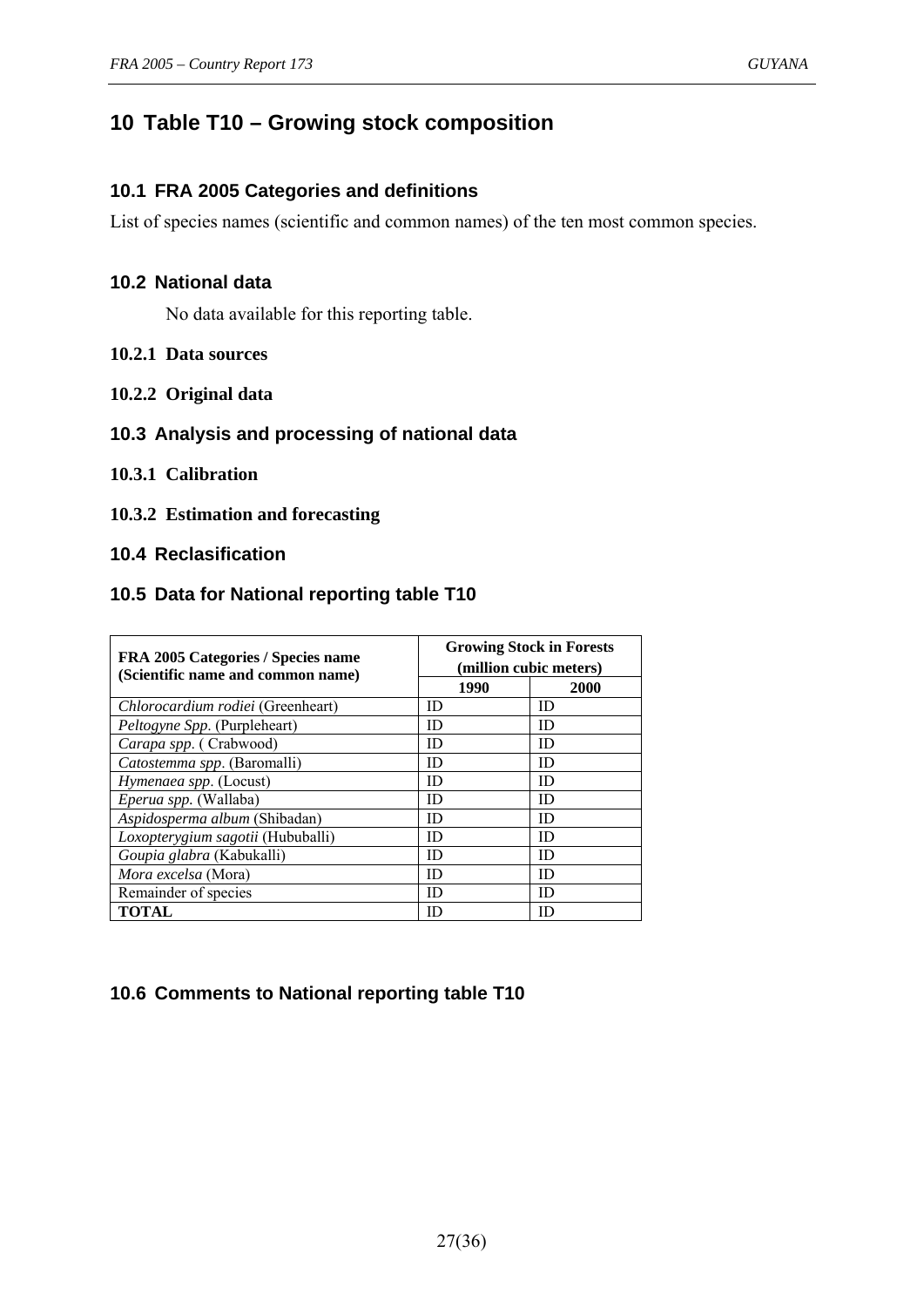## **11 Table T11 – Wood removal**

#### **11.1 FRA 2005 Categories and definitions**

| Category                | <b>Definition</b>                                                       |
|-------------------------|-------------------------------------------------------------------------|
| Industrial wood removal | The wood removed (volume of roundwood over bark) for production of      |
|                         | goods and services other than energy production (woodfuel).             |
| Woodfuel removal        | The wood removed for energy production purposes, regardless whether for |
|                         | industrial, commercial or domestic use.                                 |

#### **11.2 National data**

#### **11.2.1 Data sources**

| References to sources of<br>information | Oualitv<br>(H/M/L) | Variable(s) | Year(s) | <b>Additional comments</b> |
|-----------------------------------------|--------------------|-------------|---------|----------------------------|
| Guyana Forestry                         | Н                  | Industrial  | 1998 to |                            |
| Commission. National                    |                    | and fuel    | 2002    |                            |
| Reports.                                |                    | wood.       |         |                            |

#### **11.2.2 Classification and definitions**

#### **11.2.3 Original data**

#### **GFC information available ('000 m<sup>3</sup> )**

|            | 1998   | 1999   | 2000   | 2001   | 2002   |
|------------|--------|--------|--------|--------|--------|
| Industrial | 386.67 | 435.36 | 288.53 | 311.59 | 297.54 |
| Fuelwood   | 10.46  | 13.62  | 21.33  | 11.24  | 13.40  |

#### **11.3 Analysis and processing of national data**

#### **11.3.1 Estimation and forecasting**

 Five years average was estimated using the data provided by the FAO STAT and multiplied by 1.15 to convert it from under bark to over bark volume. Data was then projected to year 2005.

#### **11.4 Reclassification into FRA 2005 classes**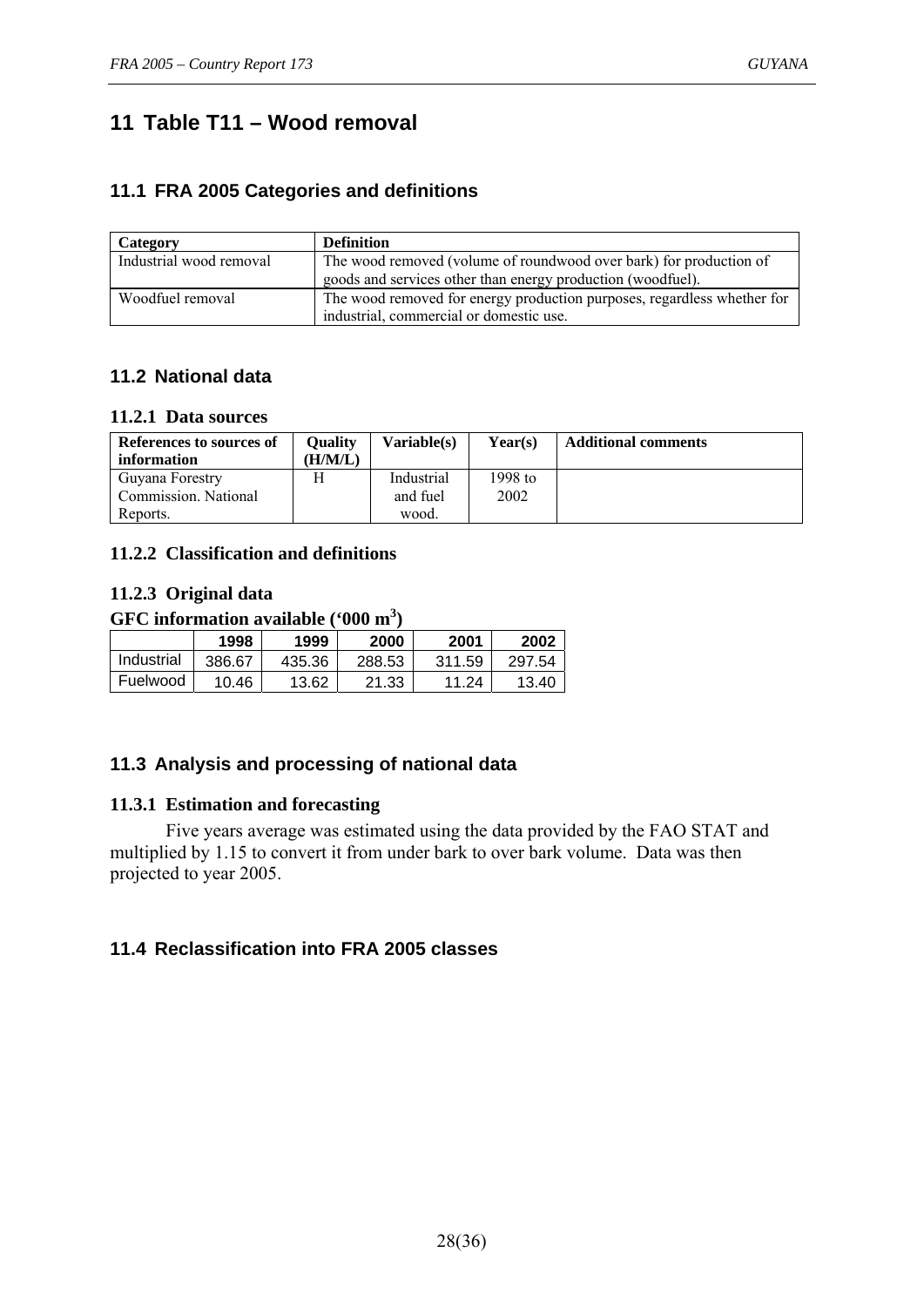#### **11.5 Data for National reporting table T11**

| <b>FRA 2005 Categories</b> | Forest |      |      | Other wooded land |             |      |
|----------------------------|--------|------|------|-------------------|-------------|------|
|                            | 1990   | 2000 | 2005 | 1990              | <b>2000</b> | 2005 |
| Industrial roundwood       | NA     | 396  | NA   | NA                | NA          | NA   |
| Woodfuel                   | NA     | 16   | NA   | NA                | NA          | NA   |
| <b>TOTAL for Country</b>   | NA     | 412  | NA   |                   |             |      |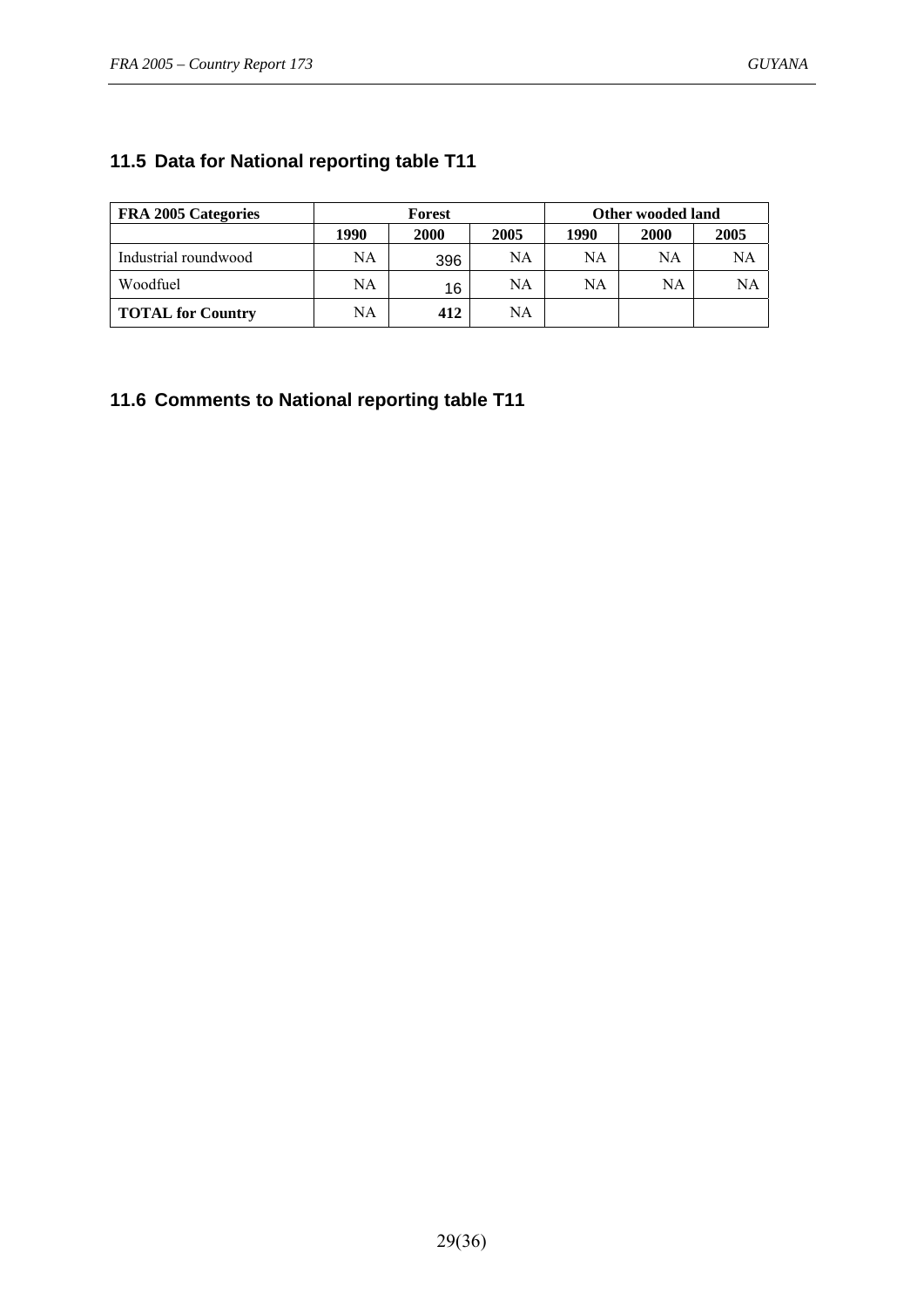## **12 Table T12 – Value of wood removal**

#### **12.1 FRA 2005 Categories and definitions**

| Category                   | <b>Definition</b>                                                    |
|----------------------------|----------------------------------------------------------------------|
| Value of industrial wood   | Value of the wood removed for production of goods and services other |
| removal                    | than energy production (woodfuel).                                   |
| Value of wood fuel removal | Value of the wood removed for energy production purposes, regardless |
|                            | whether for industrial, commercial or domestic use.                  |

#### **12.2 National data**

#### **12.2.1 Data sources**

No information is available to report on this table.

#### **12.2.2 Classification and definitions**

#### **12.2.3 Original data**

#### **12.3 Analysis and processing of national data**

#### **12.3.1 Estimation and forecasting**

#### **12.4 Reclassification into FRA 2005 classes**

#### **12.5 Data for National reporting table T12**

|                          | Value of roundwood removal (1000 USD) |        |      |                   |      |      |  |  |
|--------------------------|---------------------------------------|--------|------|-------------------|------|------|--|--|
| FRA 2005 Categories      |                                       | Forest |      | Other wooded land |      |      |  |  |
|                          | 1990                                  | 2000   | 2005 | 1990              | 2000 | 2005 |  |  |
| Industrial roundwood     | ID                                    | ID     | ID   |                   |      | ID   |  |  |
| Woodfuel                 | ID                                    | ID     | ID   | ID                |      | ID   |  |  |
| <b>TOTAL for Country</b> | ID                                    | ID     | ID   | ID                |      | ID   |  |  |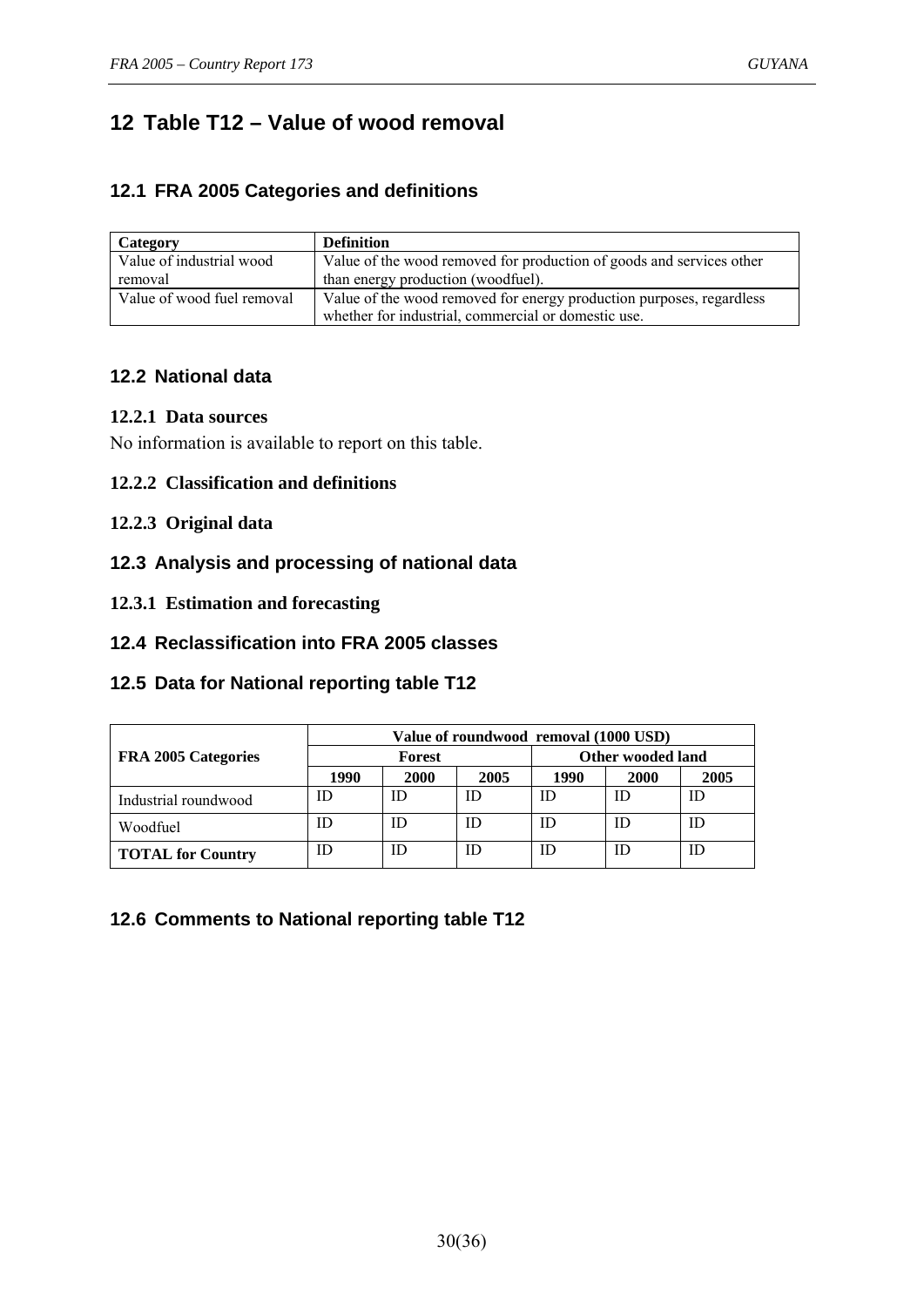## **13 Table T13 – Non-wood forest product removal**

#### **13.1 FRA 2005 Categories and definitions**

The following categories of non-wood forest products have been defined:

| Category                                                    |
|-------------------------------------------------------------|
| Plant products / raw material                               |
| Food                                                        |
| 2. Fodder                                                   |
| 3. Raw material for medicine and aromatic products          |
| 4.<br>Raw material for colorants and dyes                   |
| Raw material for utensils, handicrafts & construction<br>5. |
| 6.<br>Ornamental plants                                     |
| Exudates<br>7.                                              |
| 8.<br>Other plant products                                  |
|                                                             |
| Animal products / raw material                              |
| 9. Living animals                                           |
| 10. Hides, skins and trophies                               |
| 11. Wild honey and bee-wax                                  |
| 12. Bush meat                                               |
| 13. Raw material for medicine                               |
| 14. Raw material for colorants                              |
| 15. Other edible animal products                            |
| 16. Other non-edible animal products                        |

#### **13.2 National data**

#### **13.2.1 Data sources**

No information is available to report on this table.

#### **13.2.2 Classification and definitions**

#### **13.2.3 Original data**

#### **13.3 Analysis and processing of national data**

**13.3.1 Estimation and forecasting** 

#### **13.4 Reclassification into FRA 2005 classes**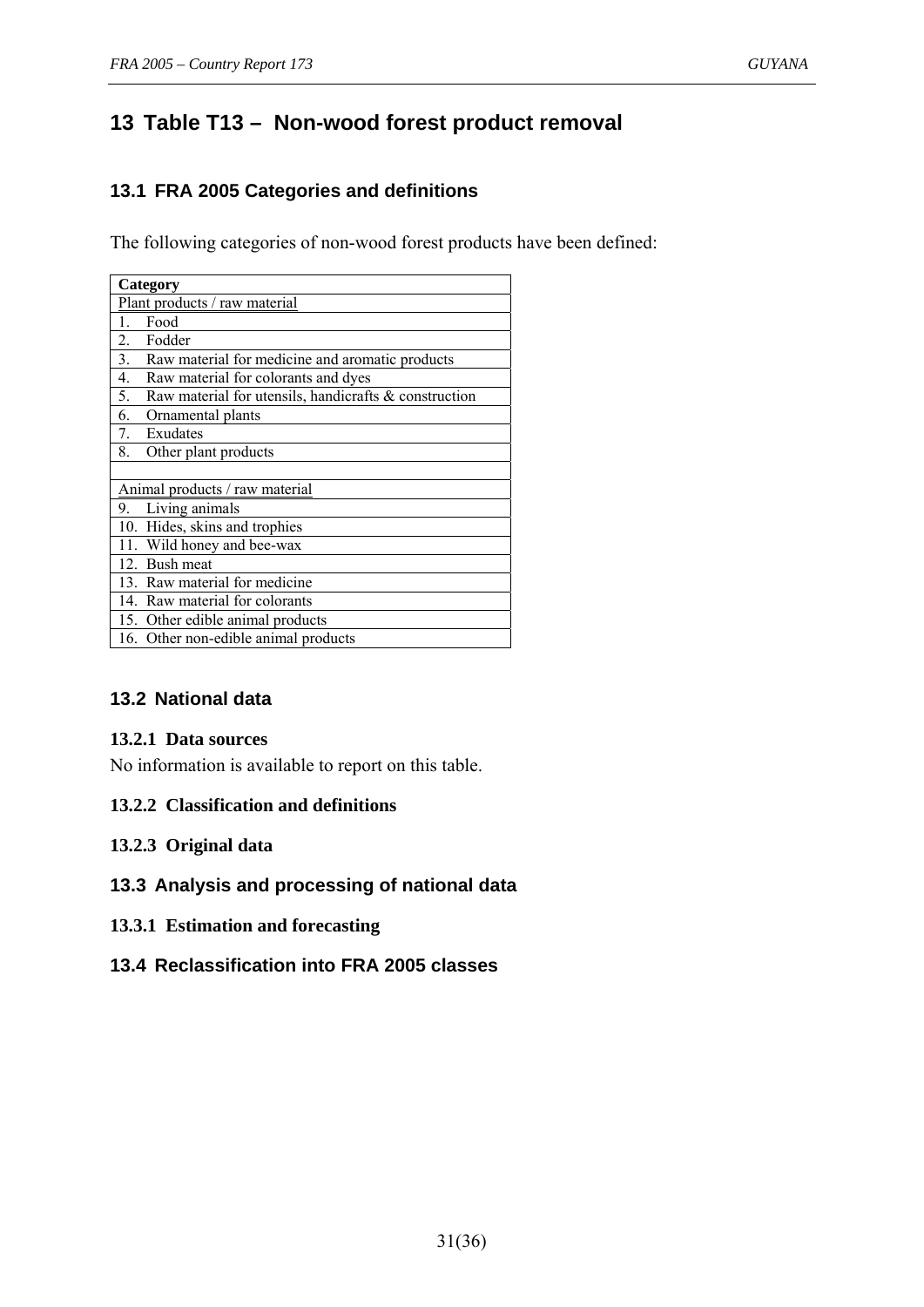## **13.5 Data for National reporting table T13**

| FRA 2005 Categories                                      |        | Unit | <b>NWFP</b> removal |      |      |
|----------------------------------------------------------|--------|------|---------------------|------|------|
|                                                          | factor |      | 1990                | 2000 | 2005 |
| Plant products / raw material                            |        |      |                     |      |      |
| 1. Food                                                  |        |      | ID                  | ID   | ID   |
| 2. Fodder                                                |        |      | ID                  | ID   | ID   |
| 3. Raw material for medicine and aromatic products       |        |      | ID                  | ID   | ID   |
| 4. Raw material for colorants and dyes                   |        |      | ID                  | ID   | ID   |
| 5. Raw material for utensils, handicrafts & construction |        |      | ID                  | ID   | ID   |
| 6. Ornamental plants                                     |        |      | ID                  | ID   | ID   |
| 7. Exudates                                              |        |      | ID                  | ID   | ID   |
| 8. Other plant products                                  |        |      | ID                  | ID   | ID   |
|                                                          |        |      | ID                  | ID   | ID   |
| Animal products / raw material                           |        |      | ID                  | ID   | ID   |
| 9. Living animals                                        |        |      | ID                  | ID   | ID   |
| 10. Hides, skins and trophies                            |        |      | ID                  | ID   | ID   |
| 11. Wild honey and bee-wax                               |        |      | ID                  | ID   | ID   |
| 12. Bush meat                                            |        |      | ID                  | ID   | ID   |
| 13. Raw material for medicine                            |        |      | ID                  | ID   | ID   |
| 14. Raw material for colorants                           |        |      | ID                  | ID   | ID   |
| 15. Other edible animal products                         |        |      | ID                  | ID   | ID   |
| 16. Other non-edible animal products                     |        |      | ID                  | ID   | ID   |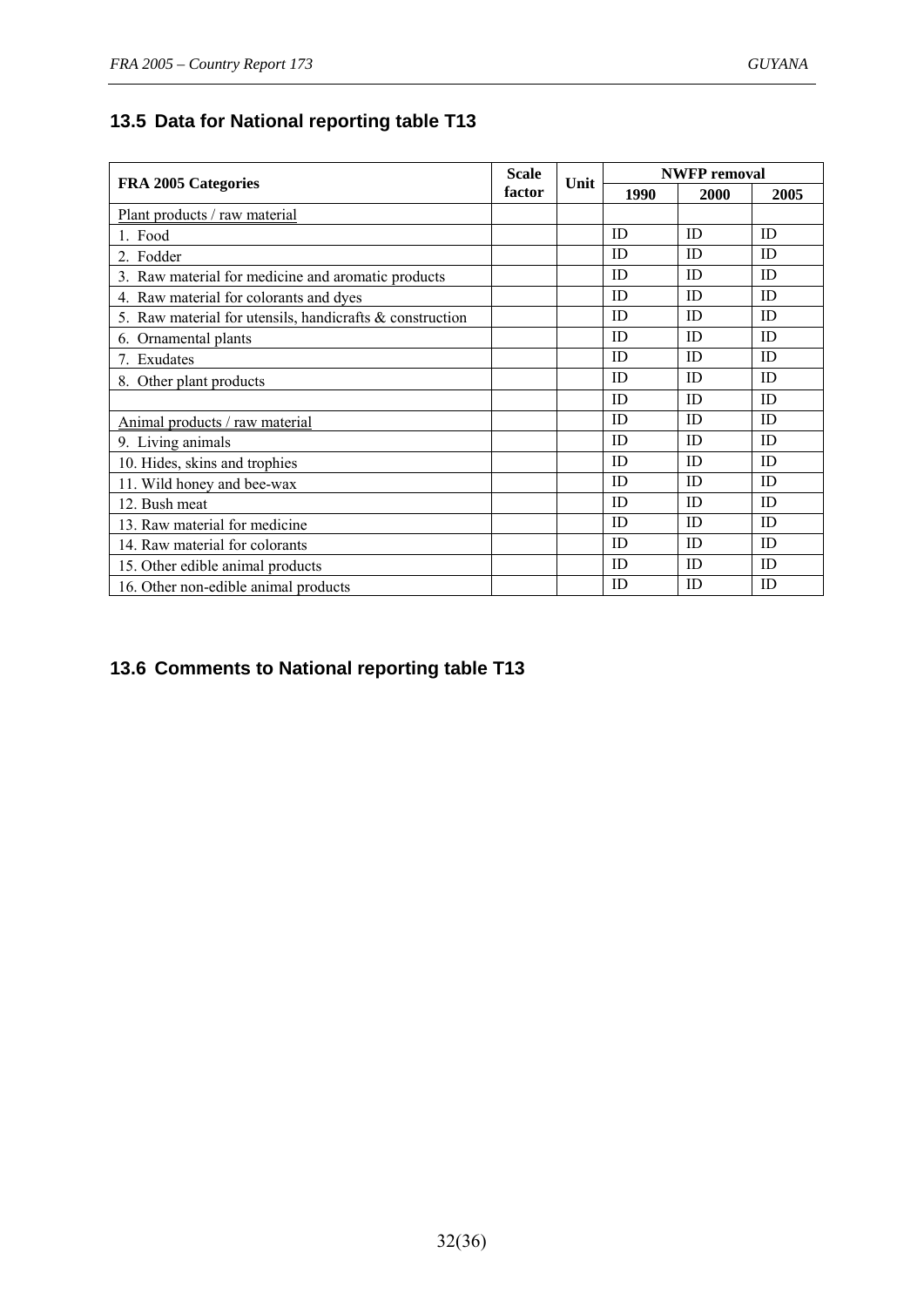## **14 Table T14 – Value of non-wood forest product removal**

#### **14.1 FRA 2005 Categories and definitions**

The following categories of non-wood forest products have been defined:

| Category                                                    |
|-------------------------------------------------------------|
| Plant products / raw material                               |
| Food<br>$\mathbf{1}$ .                                      |
| 2. Fodder                                                   |
| 3. Raw material for medicine and aromatic products          |
| 4.<br>Raw material for colorants and dyes                   |
| Raw material for utensils, handicrafts & construction<br>5. |
| 6.<br>Ornamental plants                                     |
| Exudates<br>7.                                              |
| Other plant products<br>8.                                  |
|                                                             |
| Animal products / raw material                              |
| 9. Living animals                                           |
| 10. Hides, skins and trophies                               |
| 11. Wild honey and bee-wax                                  |
| 12. Bush meat                                               |
| 13. Raw material for medicine                               |
| 14. Raw material for colorants                              |
| 15. Other edible animal products                            |
| 16. Other non-edible animal products                        |

#### **14.2 National data**

No data is available to report on this table.

#### **14.2.1 Data sources**

**14.2.2 Classification and definitions** 

#### **14.2.3 Original data**

#### **14.3 Analysis and processing of national data**

**14.3.1 Estimation and forecasting** 

#### **14.4 Reclassification into FRA 2005 classes**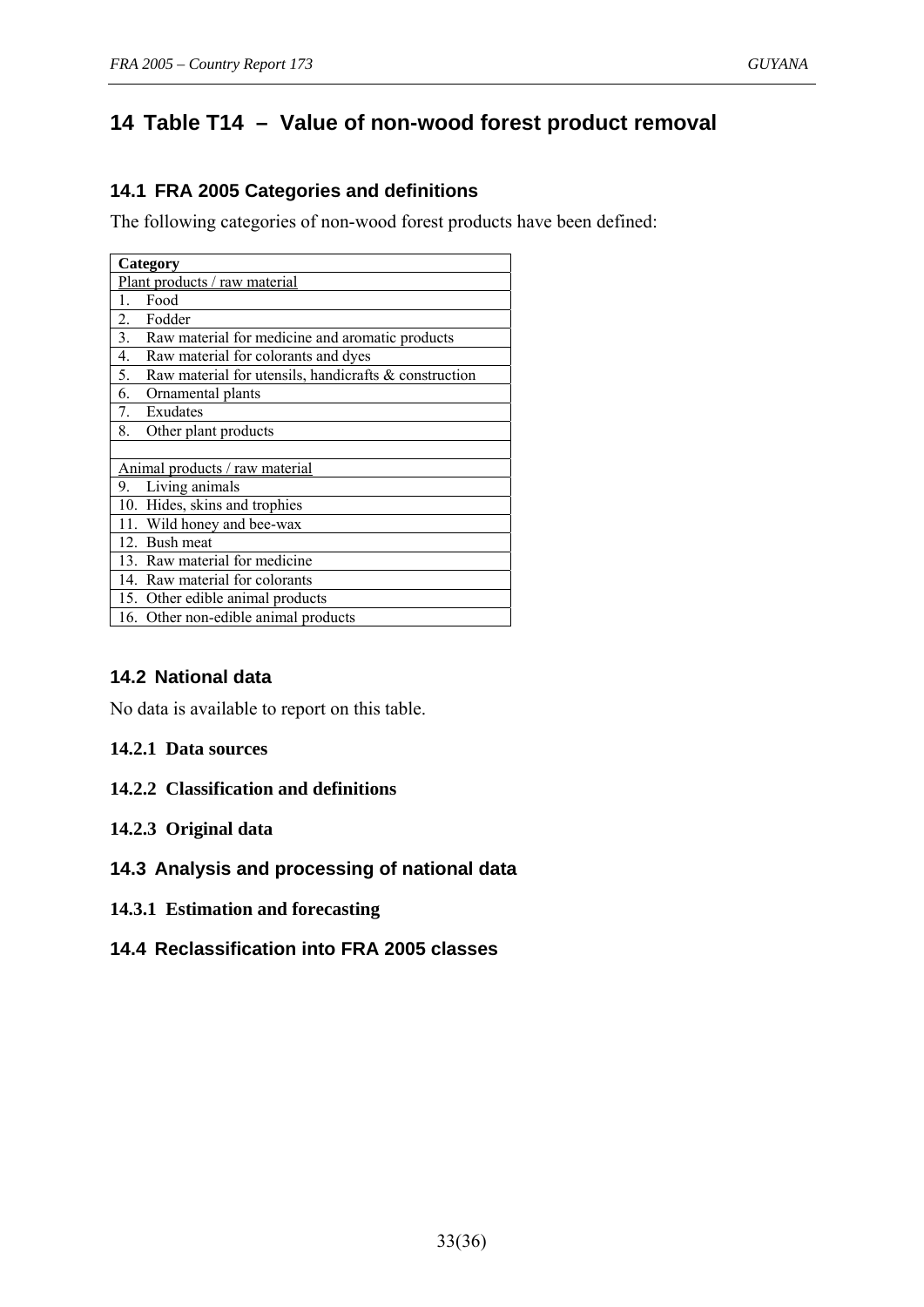## **14.5 Data for National reporting table T14**

| <b>FRA 2005 Categories</b>                                  |      | Value of the of NWFP removed<br>$(1000$ USD $)$ |      |  |  |
|-------------------------------------------------------------|------|-------------------------------------------------|------|--|--|
|                                                             | 1990 | 2000                                            | 2005 |  |  |
| Plant products / raw material                               |      |                                                 |      |  |  |
| 1. Food                                                     | ID   | ID                                              | ID   |  |  |
| 2. Fodder                                                   | ID   | ID                                              | ID   |  |  |
| 3. Raw material for medicine and aromatic products          | ID   | ID                                              | ID   |  |  |
| 4. Raw material for colorants and dyes                      | ID   | ID                                              | ID   |  |  |
| 5. Raw material for utensils, handicrafts $\&$ construction | ID   | ID                                              | ID   |  |  |
| 6. Ornamental plants                                        | ID   | ID                                              | ID   |  |  |
| 7. Exudates                                                 | ID   | ID                                              | ID   |  |  |
| 8. Other plant products                                     | ID   | ID                                              | ID   |  |  |
|                                                             | ID   | ID                                              | ID   |  |  |
| Animal products / raw material                              | ID   | ID                                              | ID   |  |  |
| 9. Living animals                                           | ID   | ID                                              | ID   |  |  |
| 10. Hides, skins and trophies                               | ID   | ID                                              | ID   |  |  |
| 11. Wild honey and bee-wax                                  | ID   | ID                                              | ID   |  |  |
| 12. Bush meat                                               | ID   | ID                                              | ID   |  |  |
| 13. Raw material for medicine                               | ID   | ID                                              | ID   |  |  |
| 14. Raw material for colorants                              | ID   | ID                                              | ID   |  |  |
| 15. Other edible animal products                            | ID   | ID                                              | ID   |  |  |
| 16. Other non-edible animal products                        | ID   | ID                                              | ID   |  |  |
| <b>TOTAL</b>                                                | ID   | ID                                              | ID   |  |  |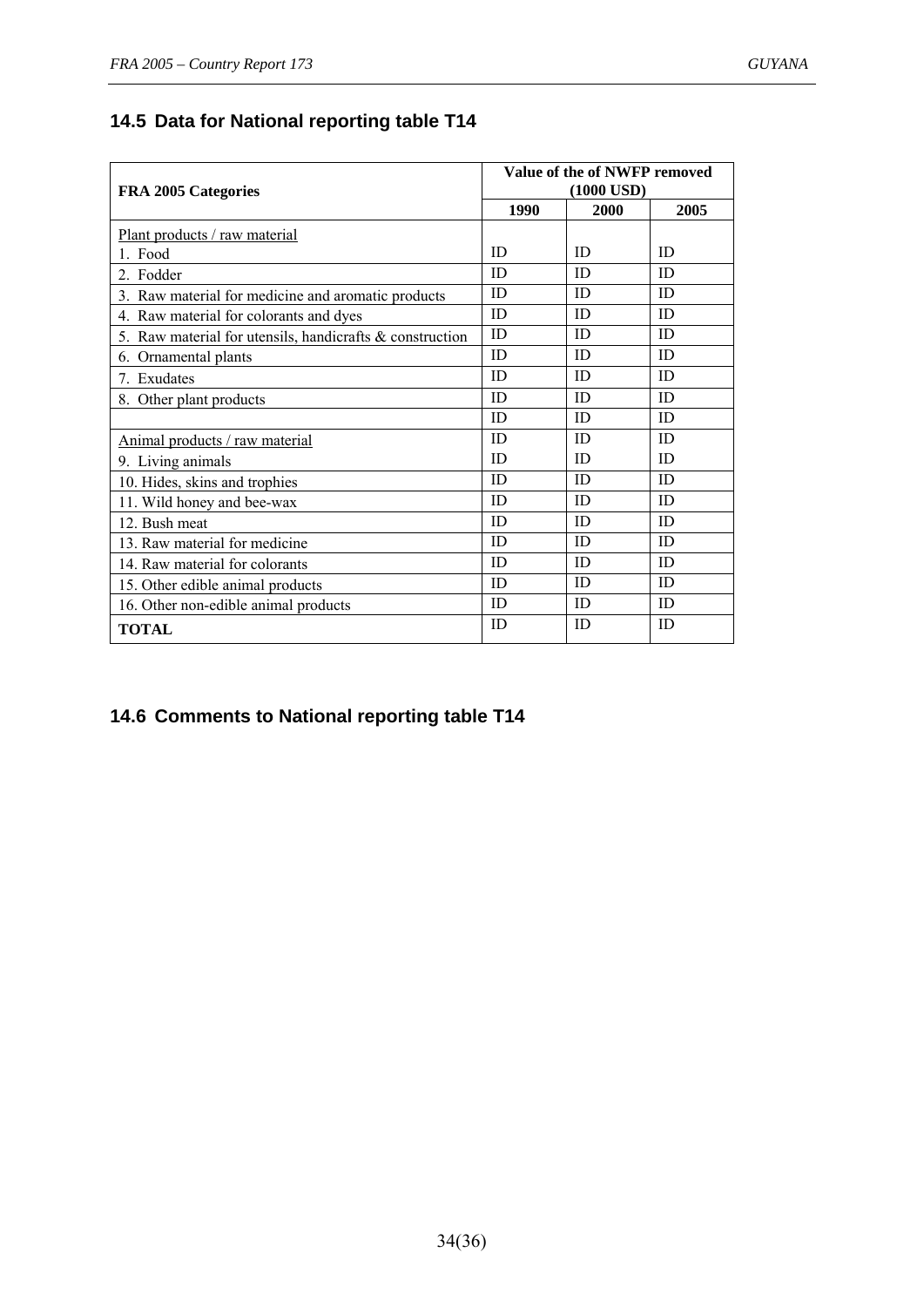## **15 Table T15 – Employment in forestry**

#### **15.1 FRA 2005 Categories and definitions**

| Category              | <b>Definition</b>                                                      |
|-----------------------|------------------------------------------------------------------------|
| Primary production of | Employment in activities related to primary production of goods, like  |
| goods                 | industrial roundwood, woodfuel and non-wood forest products.           |
| Provision of services | Employment in activities directly related to services from forests and |
|                       | woodlands.                                                             |
| Unspecified forestry  | Employment in unspecified forestry activities.                         |
| activities            |                                                                        |

#### **15.2 National data**

#### **15.2.1 Data sources**

No data is available to report on this table.

#### **15.2.2 Classification and definitions**

#### **15.2.3 Original data**

#### **15.3 Analysis and processing of national data**

**15.3.1 Estimation and forecasting** 

#### **15.4 Reclassification into FRA 2005 classes**

#### **15.5 Data for National reporting table T15**

|                                 | <b>Employment</b> (1000 person-years) |      |  |  |
|---------------------------------|---------------------------------------|------|--|--|
| FRA 2005 Categories             | 1990                                  | 2000 |  |  |
| Primary production of goods     |                                       |      |  |  |
| Provision of services           | II)                                   |      |  |  |
| Unspecified forestry activities |                                       |      |  |  |
| <b>TOTAL</b>                    |                                       |      |  |  |